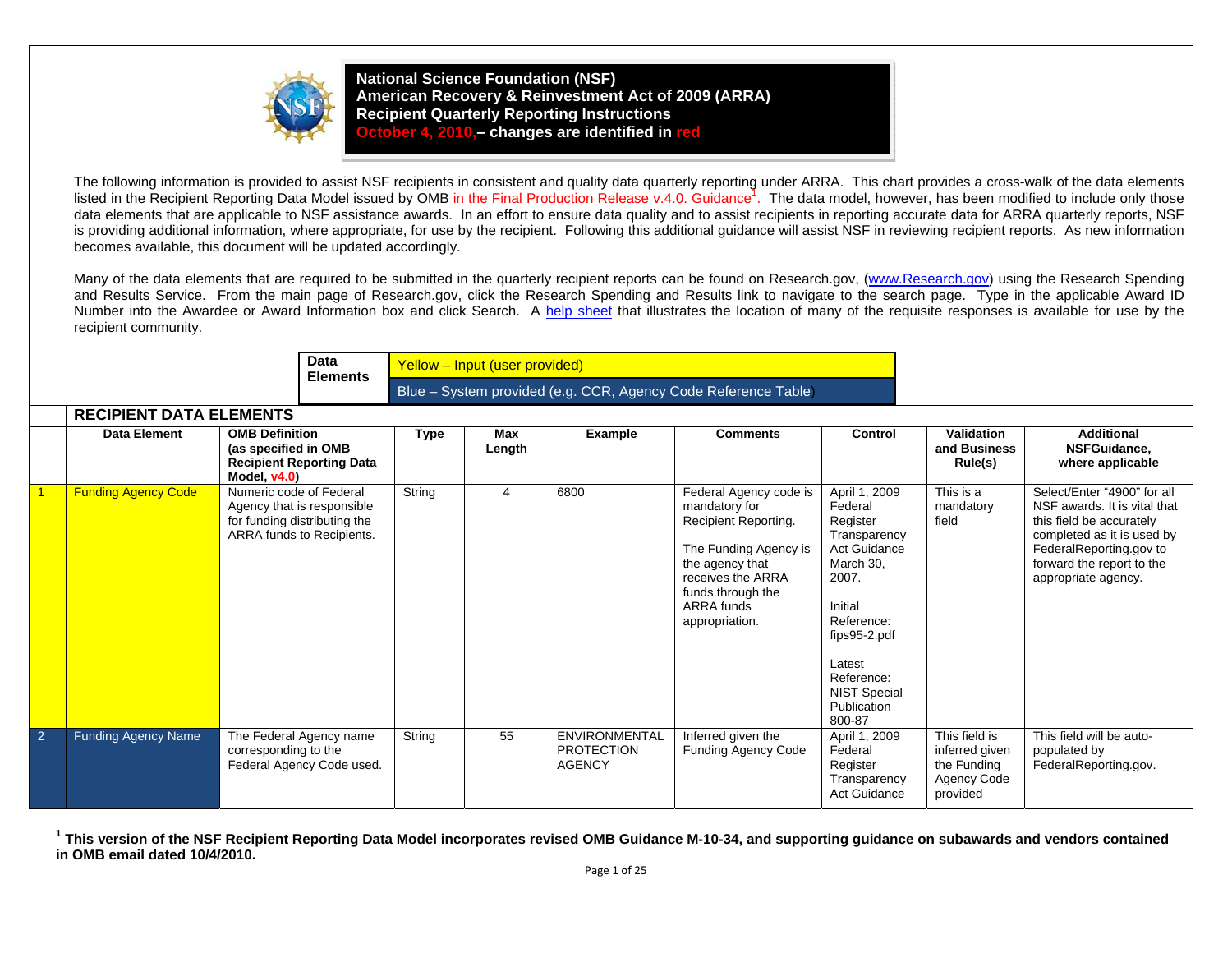|                |                             |                                                                                                                                                           |        |                 |                                                                                                                                                 |                                                                                                                                                                                                                                                                                                                                                                                                 | March 30, 2007                                                                                                                                                                                          |                                                                            |                                                                                                                                                                                                                                                                                                                                                                                                                 |
|----------------|-----------------------------|-----------------------------------------------------------------------------------------------------------------------------------------------------------|--------|-----------------|-------------------------------------------------------------------------------------------------------------------------------------------------|-------------------------------------------------------------------------------------------------------------------------------------------------------------------------------------------------------------------------------------------------------------------------------------------------------------------------------------------------------------------------------------------------|---------------------------------------------------------------------------------------------------------------------------------------------------------------------------------------------------------|----------------------------------------------------------------------------|-----------------------------------------------------------------------------------------------------------------------------------------------------------------------------------------------------------------------------------------------------------------------------------------------------------------------------------------------------------------------------------------------------------------|
| 3 <sup>5</sup> | <b>Awarding Agency Code</b> | Numeric code of the agency<br>that awarded and<br>administering the award on<br>behalf of the Funding<br>Agency.                                          | String | $\overline{4}$  | 4700                                                                                                                                            | The Awarding Agency<br>is the agency that<br>awards administers the<br>ARRA funds on behalf<br>of the Funding Agency.<br>In many cases, the<br>Awarding Agency is the<br>same as the Funding<br>Agency.<br>In some cases, such as<br>some contracts - the<br>Funding Agency (e.g.<br>HHS) delegates the<br>administration and<br>awarding<br>responsibilities to<br>another agency like<br>GSA. | April 1, 2009<br>Federal<br>Register<br>Transparency<br>Act Guidance<br>March 30, 2007<br>Initial<br>Reference:<br>fips95-2.pdf<br>Latest<br>Reference:<br><b>NIST Special</b><br>Publication<br>800-87 | This is a<br>mandatory<br>field.                                           | Select/Enter "4900" for all<br>NSF awards.                                                                                                                                                                                                                                                                                                                                                                      |
| $\overline{4}$ | <b>Awarding Agency Name</b> | The Federal Agency name<br>corresponding to the<br><b>Awarding Agency Code</b><br>used.                                                                   | string | 55              | <b>GENERAL</b><br><b>SERVICES</b><br><b>ADMINISTRATION</b>                                                                                      | Inferred given the<br>Awarding Agency Code                                                                                                                                                                                                                                                                                                                                                      | April 1, 2009<br>Federal<br>Register<br>Transparency<br>Act Guidance<br>March 30, 2007                                                                                                                  | This field is<br>inferred given<br>the Awarding<br>Agency Code<br>provided | This field will be auto-<br>populated by<br>FederalReporting.gov.                                                                                                                                                                                                                                                                                                                                               |
| 5 <sup>5</sup> | <b>Program Source (TAS)</b> | The Agency Treasury<br>Account Symbol (TAS) that<br>identifies the funding<br>Program Source. This<br>Program Source is based<br>out of the OMB TAS list. | string | $\overline{17}$ | TRAGENCY (2) +<br>"-" + TRACCT $(4)$ +<br>"-" + SUBACCT(3)<br>Note: The<br>SUBACCT (3) is<br>optional; i.e. only<br>provided when<br>applicable | Assuming that<br>Agencies will provide<br>the code to Recipient<br>Note: Program Source<br>(TAS) is mandatory for<br>Recipient Reporting.                                                                                                                                                                                                                                                       | Transparency<br>Act Guidance<br>March 30, 2007                                                                                                                                                          | <b>OMB TAS list.</b><br>This is a<br>mandatory<br>field.                   | Enter the value from the<br>field entitled "Primary<br>Program Source" in<br>Research.gov."<br>Alternatively, the recipient<br>may select/enter "49-0101"<br>for "Research and Related<br>Activities; or Select/Enter<br>"49-0107" for Education<br>and Human Resources<br>Activities; or Select/Enter<br>"49-0552" for Major<br>Research Equipment and<br><b>Facilities Construction</b><br>(MREFC) Activities |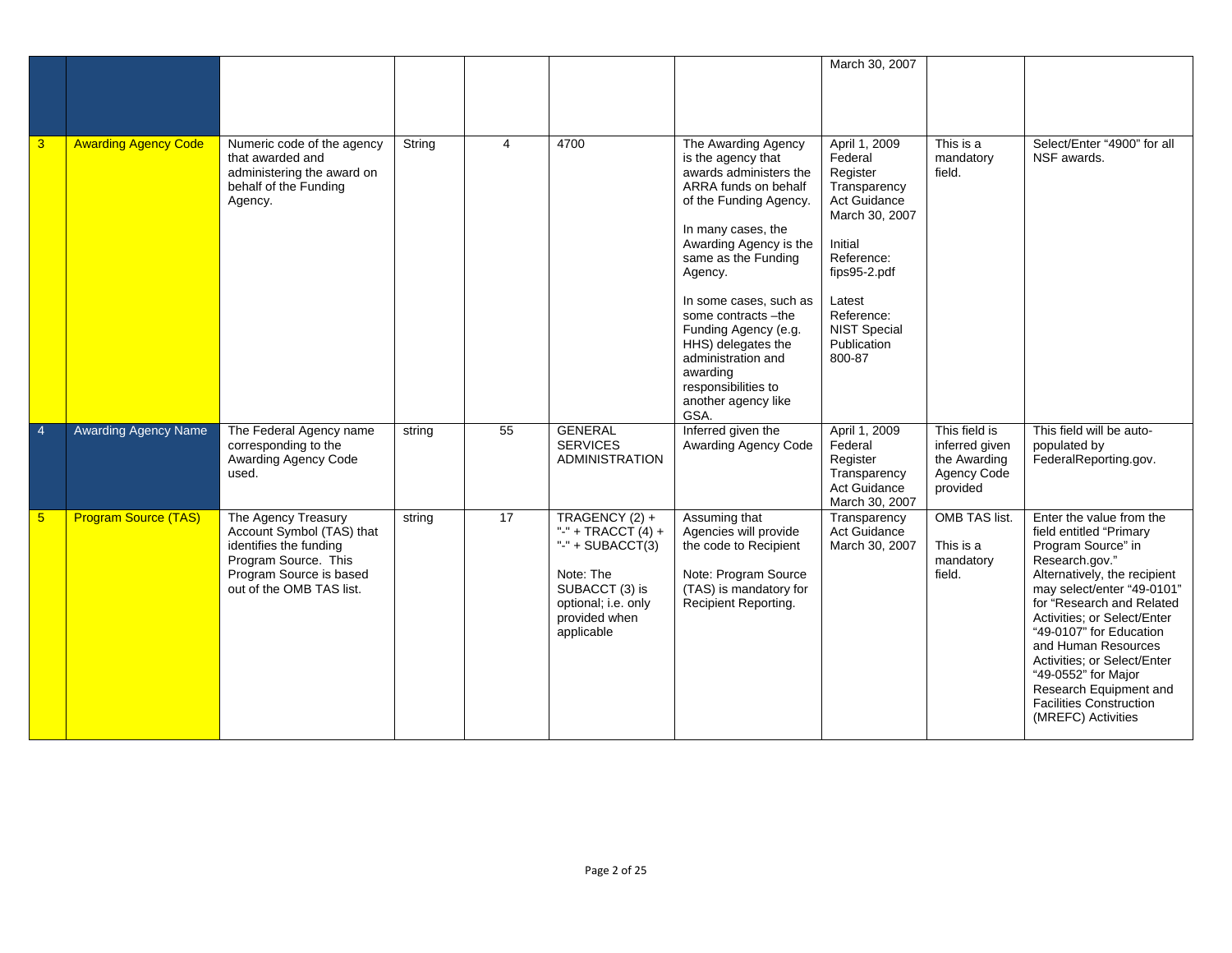| 6              | <b>Award Number</b>                    | The identifying number<br>assigned by the awarding<br>Federal Agency, such as the<br>federal grant number,<br>federal contract number or<br>the federal loan number.                                               | string | 50  | Varies by award<br>and agencies                                  | The award number is<br>case, space, and<br>special character<br>sensitive. It should be<br>the same as it appears<br>in the federal award<br>document.<br>Award Number is<br>mandatory for<br><b>Recipient Reporting</b> | April 1, 2009<br>Federal<br>Register<br>Transparency<br>Act Guidance<br>March 30, 2007 | This is a<br>mandatory<br>field.<br>The award<br>number is<br>case, space<br>and special<br>character<br>sensitive. It<br>should be the<br>same as it<br>appears in the<br>federal award<br>document. | Enter the 7-digit numeric<br>value from the field<br>entitled, "Federal Award ID<br>Number" in Research.gov.<br>For example, 0973743,<br>1067943.<br>It is vital that this field be<br>accurately completed as it<br>is used by<br>FederalReporting.gov to<br>forward the report to the<br>appropriate agency. |
|----------------|----------------------------------------|--------------------------------------------------------------------------------------------------------------------------------------------------------------------------------------------------------------------|--------|-----|------------------------------------------------------------------|--------------------------------------------------------------------------------------------------------------------------------------------------------------------------------------------------------------------------|----------------------------------------------------------------------------------------|-------------------------------------------------------------------------------------------------------------------------------------------------------------------------------------------------------|----------------------------------------------------------------------------------------------------------------------------------------------------------------------------------------------------------------------------------------------------------------------------------------------------------------|
| $\overline{7}$ | <b>Recipient DUNS</b><br><b>Number</b> | The prime recipient<br>organization's 9-digit Data<br>Universal Numbering<br>System (DUNS) number.                                                                                                                 | string | 9   | 123456789                                                        | The 9-digit DUNS# is<br>mandatory                                                                                                                                                                                        | April 1, 2009<br>Federal<br>Register<br>Transparency<br>Act Guidance<br>March 30, 2007 | This is a<br>mandatory<br>field.                                                                                                                                                                      | Enter the value from the<br>field entitled "DUNS ID" in<br>Research.gov. In cases<br>where a different DUNS ID<br>should be shown for this<br>award, contact the NSF<br>Helpdesk to rectify the<br>situation.                                                                                                  |
| 8              | Parent DUNS Number                     | Unique Identifier of Parent<br>Organization / Company<br>(DUNS No.)                                                                                                                                                | string | 9   | This field is<br>inferred; obtained<br>through CCR.              | The System will pull<br>the parent<br>organization's DUNS#<br>from CCR                                                                                                                                                   | Transparency<br>Act Guidance<br>March 30, 2007                                         |                                                                                                                                                                                                       | This field will be auto-<br>populated by<br>FederalReporting.gov.                                                                                                                                                                                                                                              |
| $9\,$          | <b>Recipient Type</b>                  | This data element is inferred<br>from CCR. The field inferred<br>is "Business Type" in CCR.                                                                                                                        | string | 300 | 2F - U.S. State<br>Government<br>M8 - Educational<br>Institution | The System will pull<br>this field from CCR                                                                                                                                                                              | April 1, 2009<br>Federal<br>Register                                                   | Fixed list from<br><b>CCR</b>                                                                                                                                                                         | This field will be auto-<br>populated by<br>FederalReporting.gov.                                                                                                                                                                                                                                              |
| 10             | <b>CFDA Number</b>                     | The Catalog of Federal<br>Domestic Assistance<br>(CFDA) number is the<br>number associated with the<br>published description of<br>Federal assistance program<br>in the Catalog of Federal<br>Domestic Assistance. | string | 6   | 66.039                                                           | This field only applies<br>to grants and loans.<br>The CFDA number<br>should be the same as<br>the one found in<br>CFDA.gov for<br>Recovery.                                                                             | April 1, 2009<br>Federal<br>Register<br>Transparency<br>Act Guidance<br>March 30, 2007 | This field only<br>applies to<br>grants and<br>loans.                                                                                                                                                 | Enter 47.082 for all NSF<br>awards.                                                                                                                                                                                                                                                                            |
| 11             | <b>Recipient Legal Name</b>            | Recipient name and<br>address of Organization.                                                                                                                                                                     | string | 120 | This field is<br>inferred; obtained                              | The System will pull<br>this information from                                                                                                                                                                            | April 1, 2009<br>Federal                                                               | Data<br>populated                                                                                                                                                                                     | These fields will be auto-<br>populated by                                                                                                                                                                                                                                                                     |
| 12             | <b>Recipient DBA Name</b>              | The legal and DBA (Doing-<br>Business-As) name of                                                                                                                                                                  | string | 120 | through CCR                                                      | <b>CCR</b>                                                                                                                                                                                                               | Register<br>Transparency                                                               | from details<br>found in CCR                                                                                                                                                                          | FederalReporting.gov.                                                                                                                                                                                                                                                                                          |
| 13             | <b>Recipient Address 1</b>             | recipient organization and<br>address, including zip code.                                                                                                                                                         | string | 55  |                                                                  |                                                                                                                                                                                                                          | Act Guidance<br>March 30, 2007                                                         | through the<br>Recipient                                                                                                                                                                              |                                                                                                                                                                                                                                                                                                                |
| 14             | <b>Recipient Address 2</b>             | This should be the same<br>name and address that                                                                                                                                                                   | string | 55  |                                                                  |                                                                                                                                                                                                                          |                                                                                        | DUNS# look-<br>up                                                                                                                                                                                     |                                                                                                                                                                                                                                                                                                                |
| 15             | <b>Recipient Address 3</b>             | appears in recipient's<br><b>Central Contractor</b>                                                                                                                                                                | string | 55  |                                                                  |                                                                                                                                                                                                                          |                                                                                        |                                                                                                                                                                                                       |                                                                                                                                                                                                                                                                                                                |
| 16             | <b>Recipient City</b>                  | Registration (CCR) profile.                                                                                                                                                                                        | string | 35  |                                                                  |                                                                                                                                                                                                                          |                                                                                        |                                                                                                                                                                                                       |                                                                                                                                                                                                                                                                                                                |
| 17             | <b>Recipient State</b>                 |                                                                                                                                                                                                                    | string | 2   |                                                                  |                                                                                                                                                                                                                          |                                                                                        |                                                                                                                                                                                                       |                                                                                                                                                                                                                                                                                                                |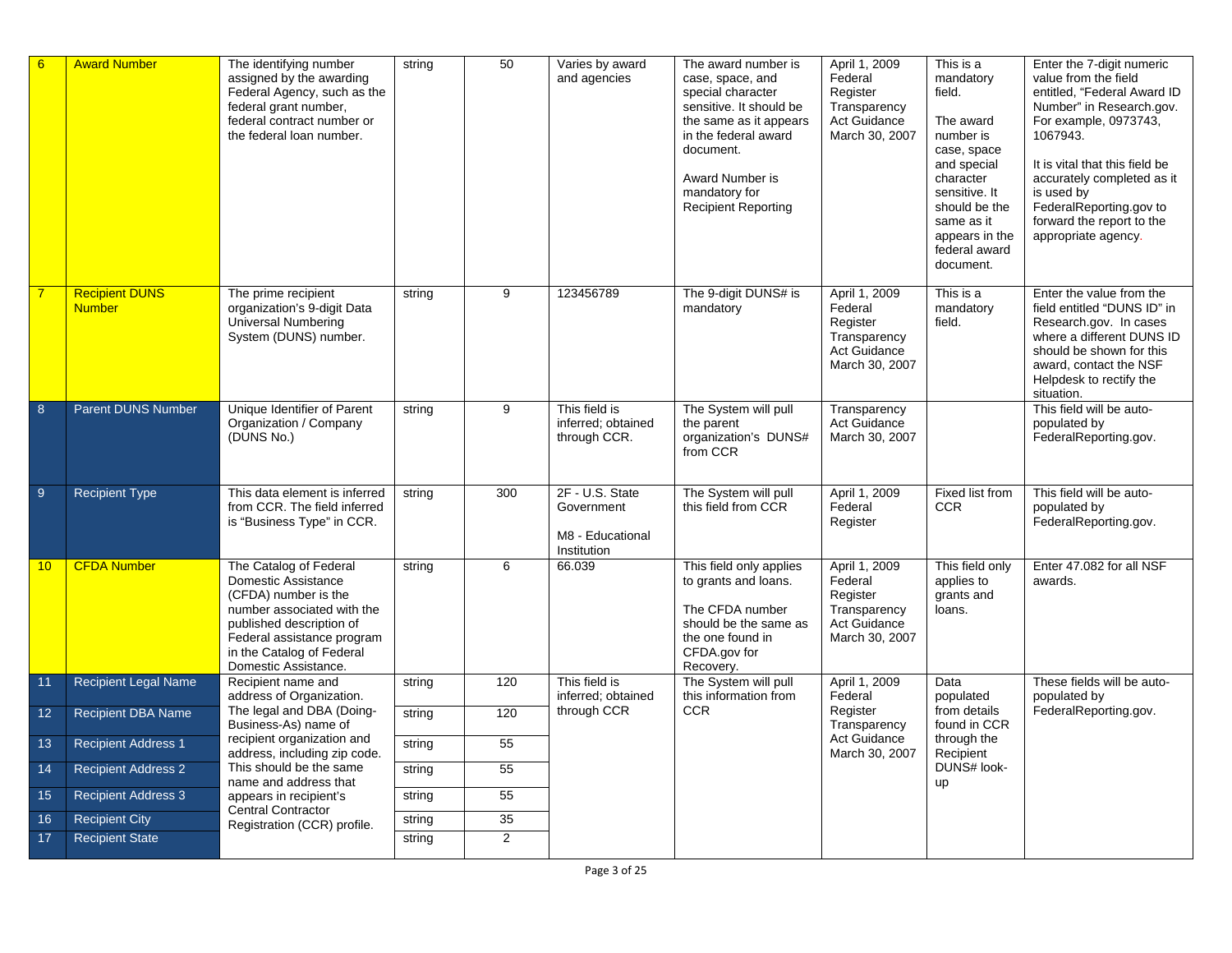| 18              | <b>Recipient Zip Code</b>                         |                                                                                                                                                                                                                                                                               | string | 9              |                            |                                                                                                                                                                                                                                                                                                                                                                                                                                                                                                                                                                   |                                      |                                  |                                                                                                                                                                                                                                                                                                                                                                                                                                                                                                                                                                                                                                                                                                                                                                                                                                                        |
|-----------------|---------------------------------------------------|-------------------------------------------------------------------------------------------------------------------------------------------------------------------------------------------------------------------------------------------------------------------------------|--------|----------------|----------------------------|-------------------------------------------------------------------------------------------------------------------------------------------------------------------------------------------------------------------------------------------------------------------------------------------------------------------------------------------------------------------------------------------------------------------------------------------------------------------------------------------------------------------------------------------------------------------|--------------------------------------|----------------------------------|--------------------------------------------------------------------------------------------------------------------------------------------------------------------------------------------------------------------------------------------------------------------------------------------------------------------------------------------------------------------------------------------------------------------------------------------------------------------------------------------------------------------------------------------------------------------------------------------------------------------------------------------------------------------------------------------------------------------------------------------------------------------------------------------------------------------------------------------------------|
| 19              | <b>Recipient Country</b>                          |                                                                                                                                                                                                                                                                               | string | $\mathbf{3}$   |                            |                                                                                                                                                                                                                                                                                                                                                                                                                                                                                                                                                                   |                                      |                                  |                                                                                                                                                                                                                                                                                                                                                                                                                                                                                                                                                                                                                                                                                                                                                                                                                                                        |
| 20              | <b>Recipient Congressional</b><br><b>District</b> |                                                                                                                                                                                                                                                                               | string | $\overline{2}$ | 51                         | This field is mandatory.                                                                                                                                                                                                                                                                                                                                                                                                                                                                                                                                          | April 1, 2009<br>Federal<br>Register | This is a<br>mandatory<br>field. | Enter the value from the<br>field entitled "Awardee<br>Cong. District" in<br>Research.gov.                                                                                                                                                                                                                                                                                                                                                                                                                                                                                                                                                                                                                                                                                                                                                             |
| 21              | <b>Recipient Account</b><br><b>Number</b>         | Recipient's internal account<br>number for award. The<br>account number or any<br>other identifying number<br>assigned by the recipient to<br>the award. This number is<br>strictly for the recipient's use<br>only and is not required by<br>the awarding Federal<br>agency. | string | 255            | This field is<br>optional. | This is an internal<br>tracking number for the<br><b>Prime Recipient</b><br>community.                                                                                                                                                                                                                                                                                                                                                                                                                                                                            | April 1, 2009<br>Federal<br>Register | This is an<br>optional field.    | Optional field for use by<br>the recipient only.                                                                                                                                                                                                                                                                                                                                                                                                                                                                                                                                                                                                                                                                                                                                                                                                       |
| $\overline{22}$ | <b>Final Report</b>                               | <b>Final Project Report</b><br>Indicator (i.e. no future<br>reports) (Y or N). Check "Y"<br>only if this is the final report<br>and there will be no further<br>quarterly reports.                                                                                            | string | $\mathbf{1}$   | Y                          | Check "Y" only if this is<br>the final report for the<br>award period specified.<br>Check "Y" only if all<br><b>ARRA</b> funds<br>associated with the<br>award have been<br>expended at the prime<br>recipient level, all or<br>nearly all ARRA funds<br>associated with the<br>award have been<br>invoiced and received,<br>no additional jobs will<br>funded, the project<br>status is complete per<br>agency requirements<br>and/or performance<br>measures and the<br><b>Project Status field is</b><br>marked as "Fully<br>Complete" (marked as<br>" $4$ "). | April 1, 2009<br>Federal<br>Register | This is a<br>mandatory<br>field  | Enter "Y" in this field if the<br>report is considered final<br>and there will be no future<br>reports submitted.<br>Per guidance contained in<br>OMB Memorandum M-10-<br>14 dated 03/22/10.<br>recipients are no longer<br>required to submit Section<br>1512 reports under the<br>following circumstances:<br>the award period has<br>$\bullet$<br>ended;<br>all Recovery funds are<br>$\bullet$<br>received (through<br>draw-down,<br>reimbursement or<br>invoice); and<br>the project status is<br>$\bullet$<br>complete per agency<br>requirements and/or<br>performance<br>measures and the<br><b>Project Status field is</b><br>marked as "Fully<br>Complete" (marked as<br>$(4")$<br>In cases where an ARRA<br>award is cancelled or<br>terminated, a final report<br>should be submitted for the<br>quarter during which NSF<br>has taken the |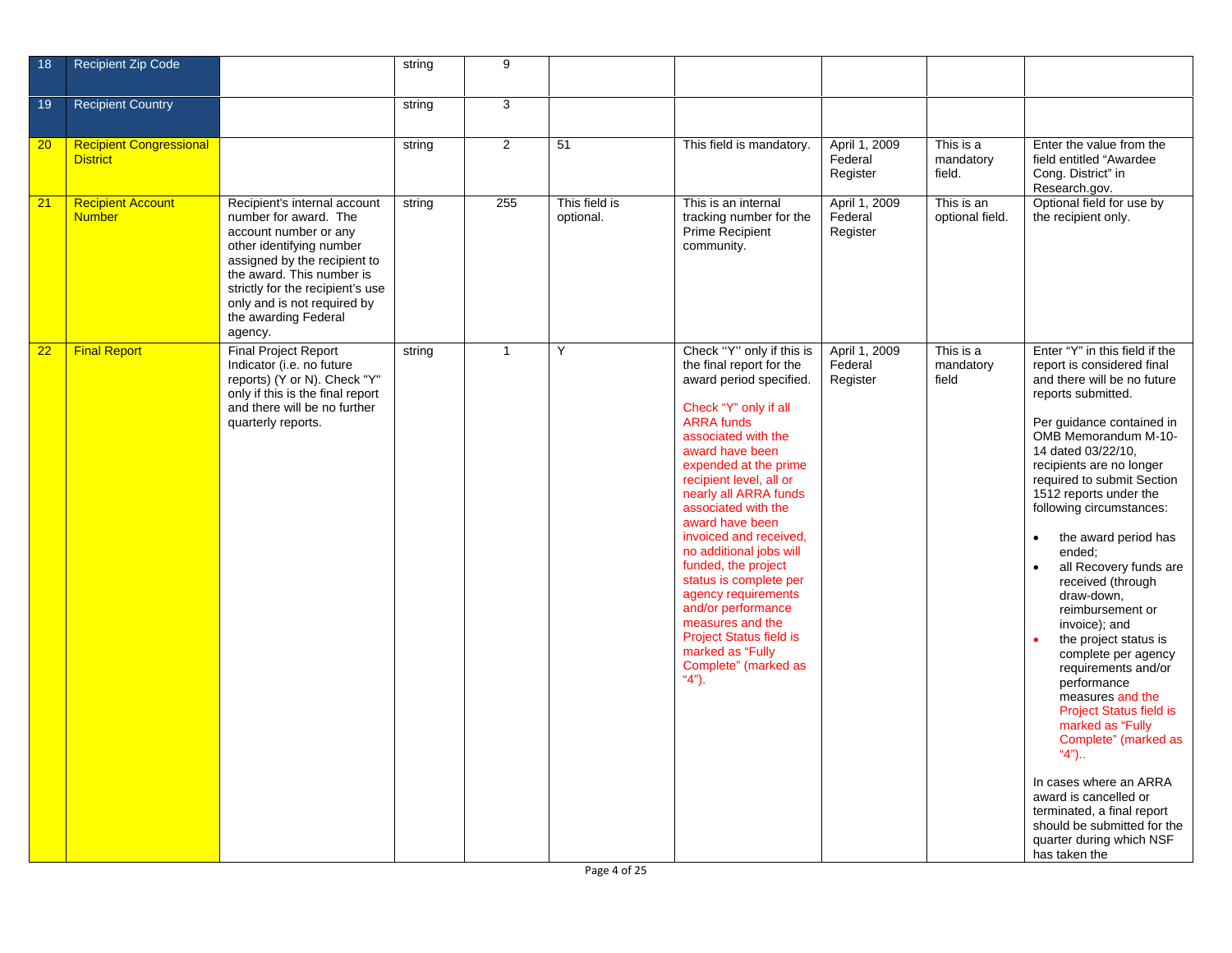|    |                   |                                                                                                                                                                                                             |                        |   |              |                               |                                                |                                  | cancellation/termination<br>action.<br>In instances where the final<br>prime recipient<br>expenditures are less than<br>the award amount listed on<br>the report due to an<br>amendment in the original<br>agreement or if the project<br>came in under budget, the<br>recipient must provide a<br>description in the<br>"Quarterly Activities/Project<br>Description for Prime and<br>Sub-recipients" field<br>explaining why the final<br>amount in the "Total<br><b>Federal Amount of ARRA</b><br>Expenditure" field does not<br>equal the amount in the<br>"Award Amount" field, and<br>confirming that no more<br>funds will be expended by<br>the prime recipient.<br>If the recipient will not be<br>expending the full award<br>amount, the recipient<br>should contact<br>NSFARRAReviewer@nsf.g<br>ov for further guidance. |
|----|-------------------|-------------------------------------------------------------------------------------------------------------------------------------------------------------------------------------------------------------|------------------------|---|--------------|-------------------------------|------------------------------------------------|----------------------------------|--------------------------------------------------------------------------------------------------------------------------------------------------------------------------------------------------------------------------------------------------------------------------------------------------------------------------------------------------------------------------------------------------------------------------------------------------------------------------------------------------------------------------------------------------------------------------------------------------------------------------------------------------------------------------------------------------------------------------------------------------------------------------------------------------------------------------------------|
| 23 | <b>Award Type</b> | Award Type-Grant, Loan,<br>or Federally Awarded<br>Contract.<br>Other types of federal<br>financial assistance not<br>specifically identified above<br>should be reported under<br>the award type of Grant. | string                 | 8 | <b>GRANT</b> | This is a mandatory<br>field. | Transparency<br>Act Guidance<br>March 30, 2007 | This is a<br>mandatory<br>field. | Enter the value from the<br>field entitled, "Transaction<br>Type" in Research.gov.<br>For a Cooperative<br>Agreement, enter 'Grant."                                                                                                                                                                                                                                                                                                                                                                                                                                                                                                                                                                                                                                                                                                 |
| 24 | <b>Award Date</b> | The date when the award is<br>signed by the Awarding<br><b>Agency Official.</b>                                                                                                                             | Date<br>(YYYYM<br>MDD) | 8 | 20090530     | This is a mandatory<br>field. | Transparency<br>Act Guidance<br>March 30, 2007 | This is a<br>mandatory<br>field. | Enter the value from the<br>field entitled, "Award Date"<br>in Research.gov. The<br>"Award Date" is the date by<br>which NSF determines<br>whether a quarterly ARRA<br>report is required to be<br>submitted (in lieu of the<br>"Effective Date" which is<br>the date specified in the<br>Award Notice.) For<br>example, if the award date<br>is December 31, 2009, and<br>the effective date is 1                                                                                                                                                                                                                                                                                                                                                                                                                                   |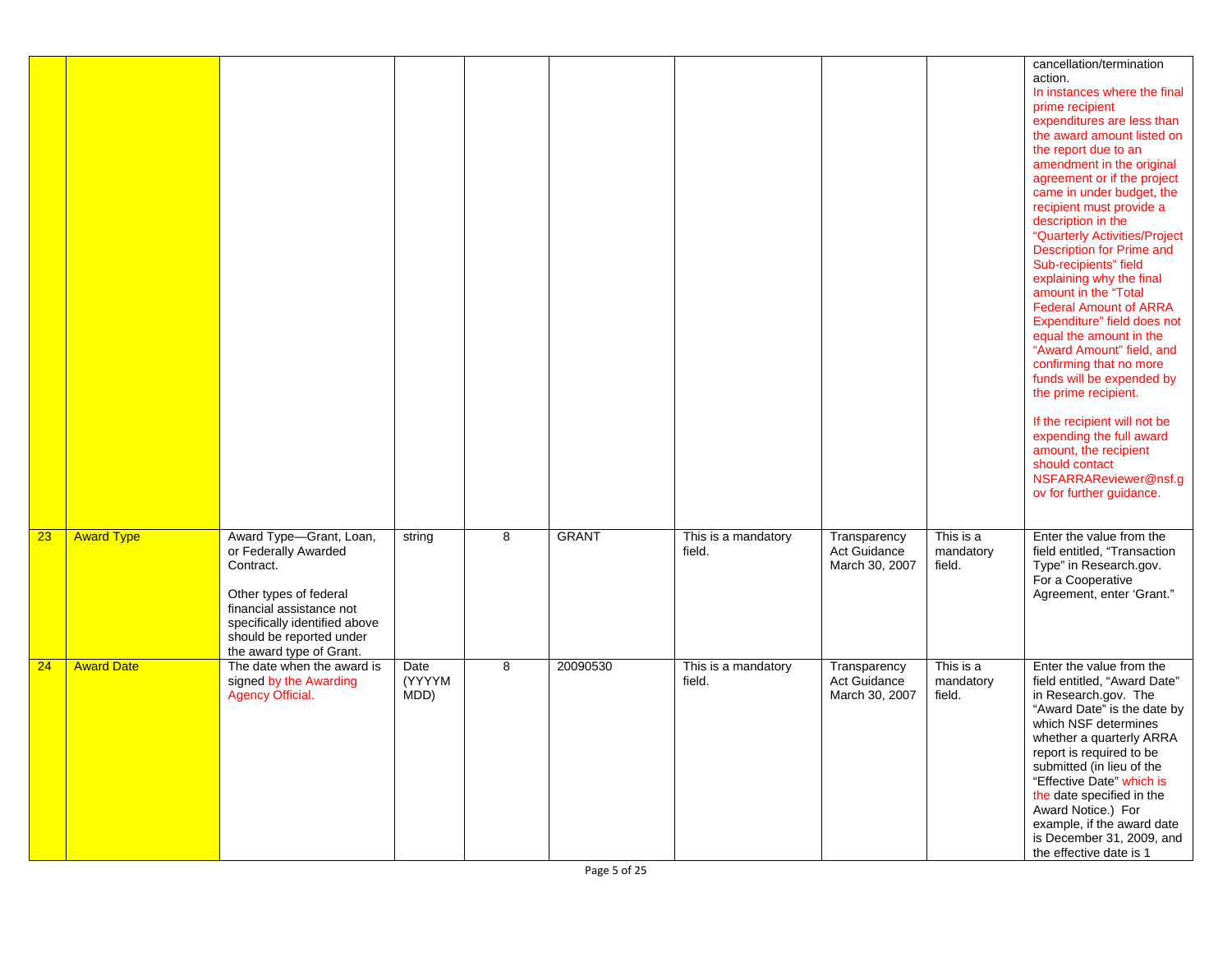|    |                                                                                              |                                                                                                                                                                                                                                                                                                                                                                                                                                                                                      |        |      |                                                                                                                                                                                                                                                                                                                                 |                                                                           |                                                                                        |                                                       | February 2010, the<br>institution would be<br>required to submit an<br>ARRA quarterly report for<br>that award by January 10,<br>2010 (unless that date is<br>subsequently extended by<br>OMB.)                                                                                                                                                                                                                                                                                                                                                                                                                                |
|----|----------------------------------------------------------------------------------------------|--------------------------------------------------------------------------------------------------------------------------------------------------------------------------------------------------------------------------------------------------------------------------------------------------------------------------------------------------------------------------------------------------------------------------------------------------------------------------------------|--------|------|---------------------------------------------------------------------------------------------------------------------------------------------------------------------------------------------------------------------------------------------------------------------------------------------------------------------------------|---------------------------------------------------------------------------|----------------------------------------------------------------------------------------|-------------------------------------------------------|--------------------------------------------------------------------------------------------------------------------------------------------------------------------------------------------------------------------------------------------------------------------------------------------------------------------------------------------------------------------------------------------------------------------------------------------------------------------------------------------------------------------------------------------------------------------------------------------------------------------------------|
| 25 | <b>Award Description</b>                                                                     | Award title and description<br>with purpose of each<br>funding action if any. The<br>description should capture<br>the overall purpose of the<br>award and, if there are<br>multiple fundings actions,<br>sufficient description to<br>define the need for each<br>funding action.                                                                                                                                                                                                   | string | 4000 | "Investment in<br>public<br>transportation:<br>replace four 10<br>year old electric<br>commuter train<br>cars. In addition<br>funds will be to<br>construct a multi-<br>modal Park and<br><b>Rid facility featuring</b><br>commuter parking,<br>transit hub, bicycle<br>accommodations,<br>and a potential<br>future platform." | This is a mandatory<br>field.                                             | April 1, 2009<br>Federal<br>Register<br>Transparency<br>Act Guidance<br>March 30, 2007 | This is a<br>mandatory<br>field.                      | Enter the value from the<br>field entitled, "Abstract at<br>Time of Award" in<br>Research.gov. If the<br>abstract shown in<br>Research.gov is longer<br>than the space allotted,<br>enter as much text as the<br>space will permit, and end<br>with the statement, "The<br>complete abstract for this<br>award is available in<br>Research.gov at:<br>www.research.gov."<br>Unclear or overly general<br>award descriptions are<br>considered Material<br>Omissions if the reported<br>narrative would mislead<br>the public or fail to provide<br>sufficient information to<br>discern the award's<br>purpose and activities. |
| 26 | <b>Project Name or</b><br><b>Project/Program Title</b>                                       | The brief descriptive title of<br>the project or activity funded<br>in whole or in part with<br>Recovery Act funds.                                                                                                                                                                                                                                                                                                                                                                  | string | 256  | F006: Land<br>Treatment<br><b>Practices Services</b><br>(plowing/clearing,<br>$etc.$ )                                                                                                                                                                                                                                          | Title as indicated on<br>the Award<br>document/Product or<br>Service Code | April 1, 2009<br>Federal<br>Register                                                   | This field only<br>applies to<br>Grants and<br>Loans. | Enter the value from the<br>field entitled, "Award Title<br>or Description" in<br>Research.gov.                                                                                                                                                                                                                                                                                                                                                                                                                                                                                                                                |
| 27 | Quarterly<br><b>Activities/Project</b><br><b>Description for Prime</b><br>and Sub-recipients | A description of the overall<br>purpose and expected<br>outputs and outcomes or<br>results of the award and<br>first-tier Subaward(s),<br>including significant<br>deliverables, status, and, if<br>appropriate, units of<br>measure.<br>For an award that funds<br>multiple projects such as a<br>formula block grant, the<br>purpose and outcomes or<br>results should be stated in<br>terms that allow an<br>understanding of<br>accomplishments.<br>In instances where the final | string | 2000 | Drinking water will<br>be in compliance<br>with Safe Drinking<br>Water Act.<br><b>Reduced inflow</b><br>and infiltration will<br>improve waste<br>water treatment<br>plant effectiveness                                                                                                                                        | This is a mandatory<br>field                                              | April 1, 2009<br>Federal<br>Register                                                   | This is a<br>mandatory<br>field                       | Recipients should provide<br>a very brief summary of<br>activities conducted on the<br>project to date, including<br>items such as, the<br>personnel in place, the<br>research underway, and<br>the equipment that has<br>been purchased/installed.<br>This is NOT to be<br>considered a quarterly<br>scientific/technical project<br>report.<br>N/A is not an acceptable<br>response.                                                                                                                                                                                                                                         |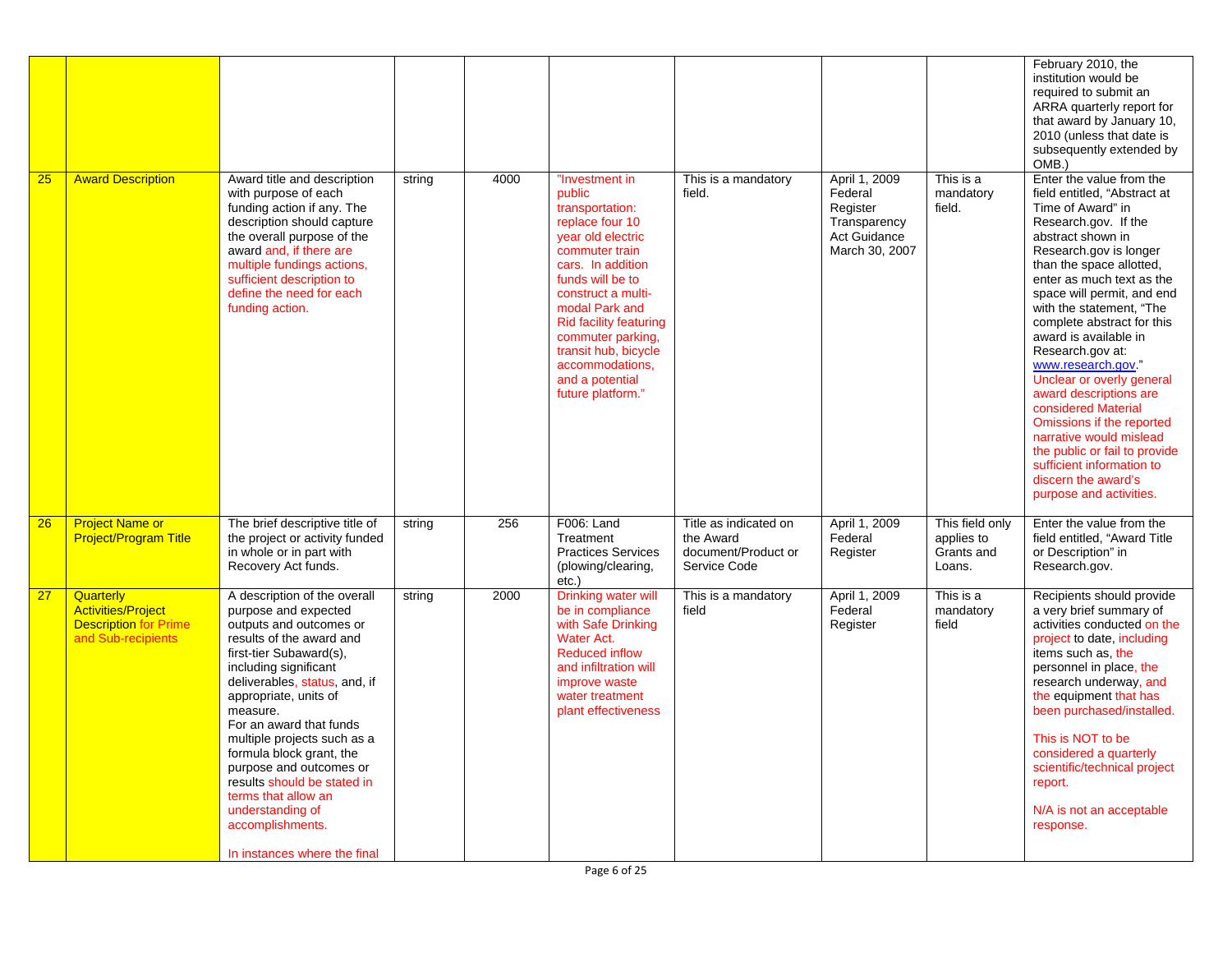|    |                       | prime recipient expenditures<br>are less than the award<br>amount listed on the report<br>due to an amendment in the<br>original agreement or if the<br>project came in under<br>budget, the recipient must<br>provide a description in this<br>field explaining why the final<br>amount in the "Total Federal<br><b>Amount of ARRA</b><br>Expenditure" field does not<br>equal the amount in the<br>"Award Amount" field, and<br>confirming that no more<br>funds will be expended by<br>the prime recipient.                                                                                                                                       |        |                 |                   |                                                                                                                                                                                                |                                      |                                 |  |
|----|-----------------------|------------------------------------------------------------------------------------------------------------------------------------------------------------------------------------------------------------------------------------------------------------------------------------------------------------------------------------------------------------------------------------------------------------------------------------------------------------------------------------------------------------------------------------------------------------------------------------------------------------------------------------------------------|--------|-----------------|-------------------|------------------------------------------------------------------------------------------------------------------------------------------------------------------------------------------------|--------------------------------------|---------------------------------|--|
| 28 | <b>Project Status</b> | Evaluation of completion<br>status of the project, activity,<br>or federally awarded<br>contract action funded by<br>the Recovery Act. The<br>status of the work that has<br>been completed. This<br>evaluation should be based<br>on performance progress<br>reports and other relevant<br>non-financial performance<br>information.<br>Options for selection: Not<br>started; Less than 50%<br>completed; Completed 50%<br>or more; Fully Completed.<br>For awards funding multiple<br>projects such as formula<br>block grants, provide your<br>best estimate of completion<br>of all projects based on any<br>aggregate data and<br>information. | string | $\overline{20}$ | "Fully Completed" | This is a mandatory<br>field.<br>Options for selection:<br>Not started;<br>$\bullet$<br>Less than 50%<br>$\bullet$<br>completed;<br>Completed 50% or<br>more;<br>Fully Completed.<br>$\bullet$ | April 1, 2009<br>Federal<br>Register | This is a<br>mandatory<br>field |  |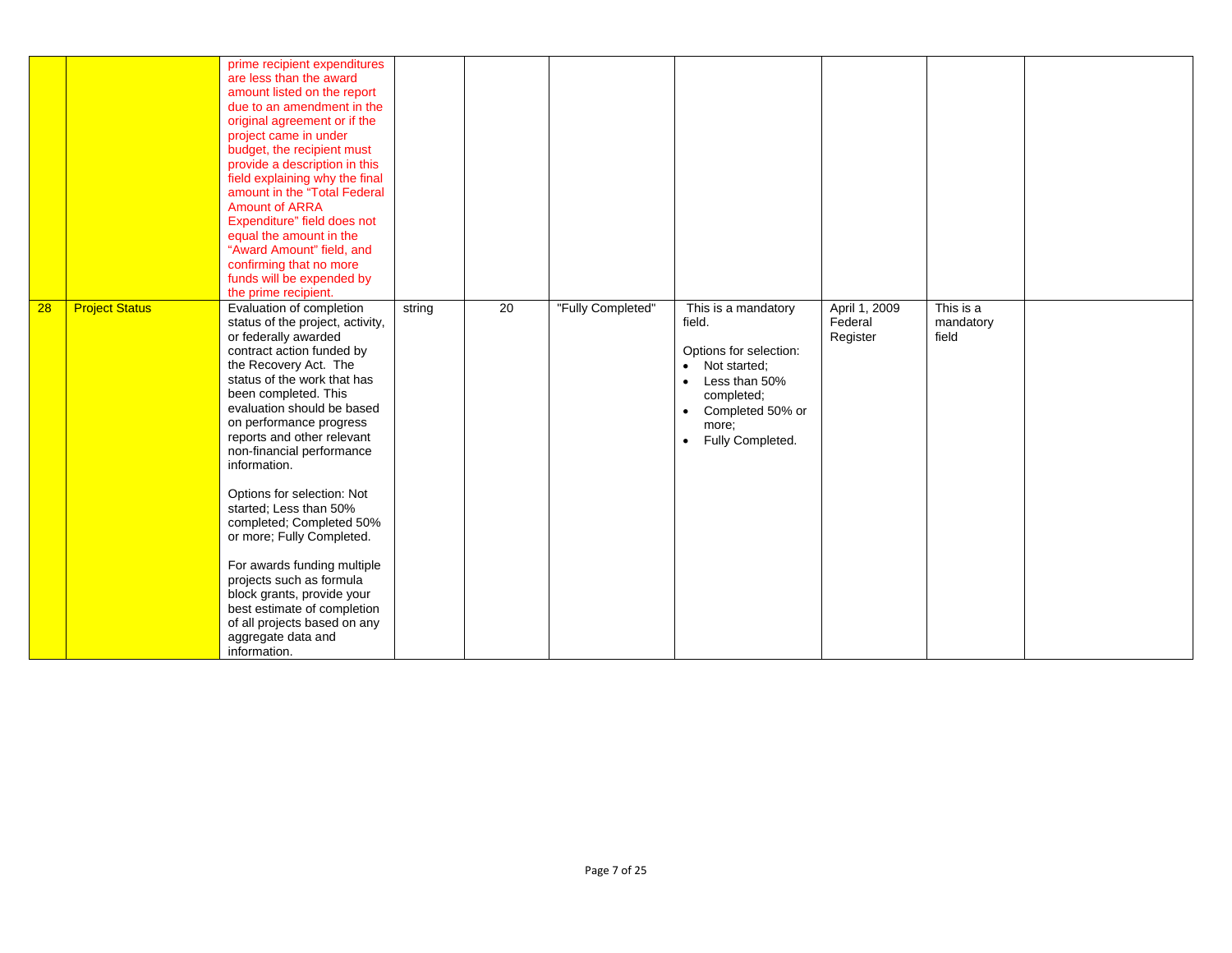| 29 | <b>Activity Code (NAICS or</b><br>NTEE-NPC) | For awards primarily funding<br>infrastructure projects, enter<br>the North American Industry<br><b>Classification System</b><br>(NAICS) code(s) that<br>describe the Recovery Act<br>projects or activities under<br>this award. A searchable<br>code list is at<br>http://www.census.gov/naics<br>$\frac{1}{2}$<br>For all other awards, provide<br>the National Center for<br><b>Charitable Statistics</b><br>"NTEE-NPC" code(s) that<br>describe the Recovery Act<br>projects or activities under<br>this award. A searchable<br>code list is at<br>http://nccsdataweb.urban.or<br>g/PubApps/nteeSearch.<br>php?gQry=all-<br>core&codeType=NPC. | string | 20   | 115310                                    | NAICS - annual; NPC -<br>annual                                      | April 1, 2009<br>Federal<br>Register | This is a<br>mandatory<br>field                                                | The North American<br>Industry Classification<br>System (NAICS) code(s)<br>will not be used for NSF<br>awards including<br>SBIR/STTR awards. NSF<br>recipients should instead<br>report an appropriate<br>NTEE - OR - NPC code<br>from the National Center of<br><b>Charitable Statistics</b><br>(NCCS). Note: although<br>the NCCS code<br>descriptions refer to<br>organizations, the OMB<br>Data Model does indicate<br>that the code selected<br>should be that which best<br>describes the Recovery<br>Act project or activity under<br>a specific award.<br>For the NTEE code, NSF<br>anticipates that most<br>recipients of ARRA awards<br>would use a code within<br>the Major Category<br>entitled, Public and societal<br>benefit, Subcategories: U-<br>Science and Technology,<br>or V-Social Science.<br>For the NPC code, NSF<br>anticipates that most<br>recipients of ARRA awards<br>would use **K-Research &<br>Public Policy Analysis. |
|----|---------------------------------------------|-----------------------------------------------------------------------------------------------------------------------------------------------------------------------------------------------------------------------------------------------------------------------------------------------------------------------------------------------------------------------------------------------------------------------------------------------------------------------------------------------------------------------------------------------------------------------------------------------------------------------------------------------------|--------|------|-------------------------------------------|----------------------------------------------------------------------|--------------------------------------|--------------------------------------------------------------------------------|---------------------------------------------------------------------------------------------------------------------------------------------------------------------------------------------------------------------------------------------------------------------------------------------------------------------------------------------------------------------------------------------------------------------------------------------------------------------------------------------------------------------------------------------------------------------------------------------------------------------------------------------------------------------------------------------------------------------------------------------------------------------------------------------------------------------------------------------------------------------------------------------------------------------------------------------------------|
| 30 | <b>Activity Description</b>                 | Description of the Activity<br>Code for NAICS or NTEE-<br>NPC.                                                                                                                                                                                                                                                                                                                                                                                                                                                                                                                                                                                      | string | 2000 | <b>Support Activities</b><br>for Forestry | This field is inferred<br>from the Activity Code<br>entered/provided |                                      | This field is<br>inferred from<br>the Activity<br>Code<br>entered/provid<br>ed | This field will be auto-<br>populated by<br>FederalReporting.gov.                                                                                                                                                                                                                                                                                                                                                                                                                                                                                                                                                                                                                                                                                                                                                                                                                                                                                       |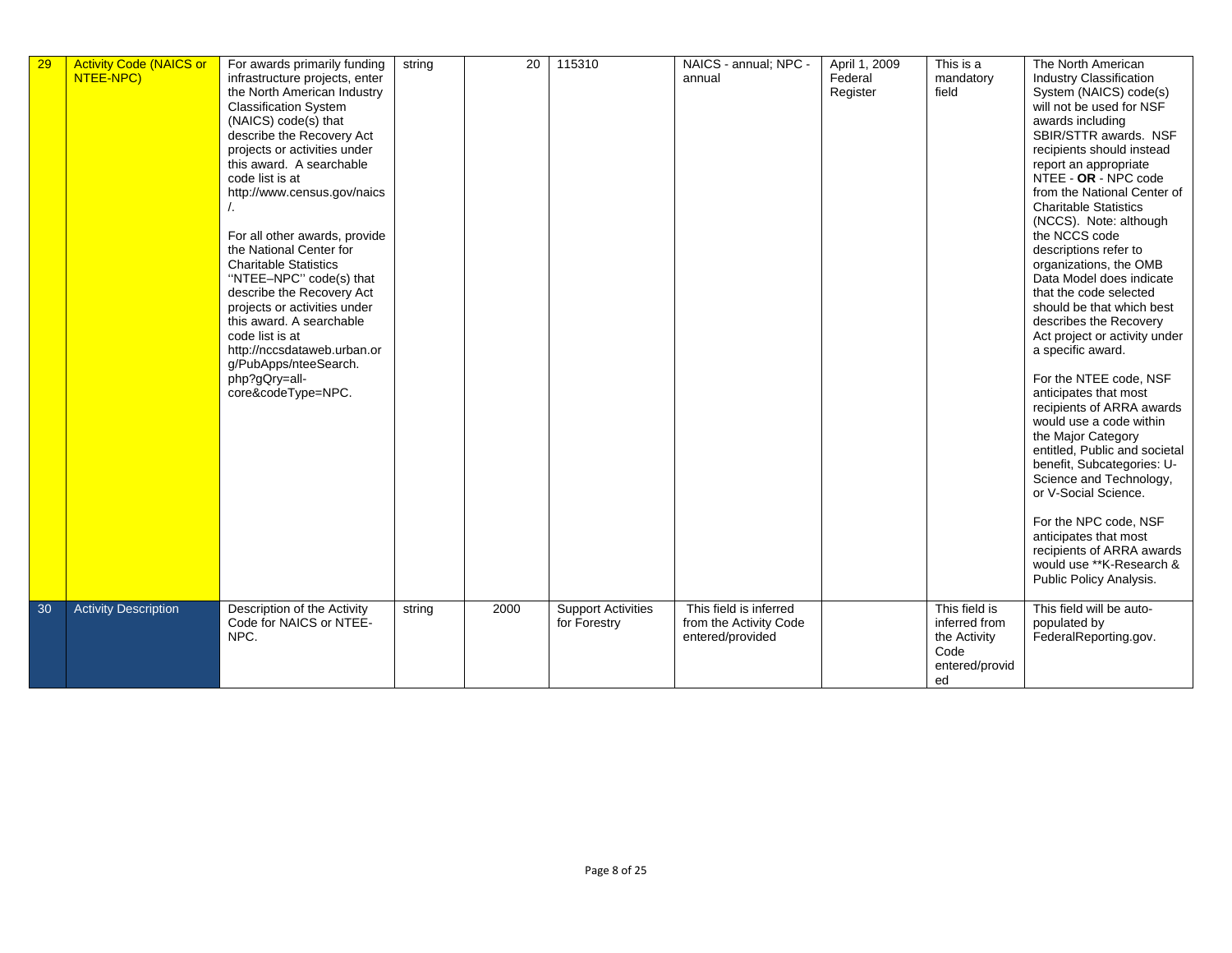| 31 | <b>Number Of Jobs</b> | Jobs created and retained.          | Number | 10 | 100 | This is a mandatory | This is a | Prime recipients should            |
|----|-----------------------|-------------------------------------|--------|----|-----|---------------------|-----------|------------------------------------|
|    |                       | An estimate of the combined         |        |    |     | field.              | mandatory | report a single combined           |
|    |                       | number of jobs created and          |        |    |     |                     | field.    | number for jobs                    |
|    |                       | jobs retained funded by the         |        |    |     |                     |           | created/retained for the           |
|    |                       | Recovery Act during the             |        |    |     |                     |           | prime recipient, as well as        |
|    |                       | current reporting quarter in        |        |    |     |                     |           | any subrecipients and              |
|    |                       | the United States and               |        |    |     |                     |           | vendors identified on the          |
|    |                       | outlying areas.                     |        |    |     |                     |           | project. Important Note:           |
|    |                       | For grants and loans, the           |        |    |     |                     |           | This is the <b>only</b> data field |
|    |                       | number shall include the            |        |    |     |                     |           | in the quarterly recipient         |
|    |                       | number of jobs created and          |        |    |     |                     |           | report that is reported on a       |
|    |                       | retained by sub recipients          |        |    |     |                     |           | quarter- by-quarter basis          |
|    |                       | and vendors. The number             |        |    |     |                     |           | and is not cumulative.             |
|    |                       | shall be expressed as "full-        |        |    |     |                     |           |                                    |
|    |                       | time equivalent" (FTE),             |        |    |     |                     |           | As stated in OMB                   |
|    |                       | calculated cumulatively as          |        |    |     |                     |           | Memorandum M-10-08                 |
|    |                       | all hours worked divided by         |        |    |     |                     |           | dated 12/18/09 "Updated            |
|    |                       | the total number of hours in        |        |    |     |                     |           | Guidance on ARRA - Data            |
|    |                       | a full-time schedule, as            |        |    |     |                     |           | Quality, Non Reporting             |
|    |                       | defined by the recipient or         |        |    |     |                     |           | Recipients and Reporting           |
|    |                       | federal contractor. For more        |        |    |     |                     |           | of Jobs Estimates, the             |
|    |                       | information on how to               |        |    |     |                     |           | following are the definitions      |
|    |                       | perform this calculation,           |        |    |     |                     |           | of jobs considered to be           |
|    |                       | please OMB Memorandum               |        |    |     |                     |           | created or retained:               |
|    |                       | M-10-08, found at                   |        |    |     |                     |           |                                    |
|    |                       | http://www.whitehouse.gov/s         |        |    |     |                     |           | a. A job created is a new          |
|    |                       | ites/default/files/omb/assets/      |        |    |     |                     |           | position created and filled,       |
|    |                       | memoranda_2010/m10-                 |        |    |     |                     |           | or an existing unfilled            |
|    |                       | 08.pdf. An example of               |        |    |     |                     |           | position that is filled, that is   |
|    |                       | calculating jobs for federal        |        |    |     |                     |           | funded by the Recovery             |
|    |                       | contractors can be found at         |        |    |     |                     |           | Act;                               |
|    |                       | http://www.whitehouse.gov/          |        |    |     |                     |           | b. A job retained is an            |
|    |                       | omb/recovery/faqs_contract          |        |    |     |                     |           | existing position that is          |
|    |                       | ors.<br>For instance, two full-time |        |    |     |                     |           | now funded by the                  |
|    |                       | employees and one part-             |        |    |     |                     |           | Recovery Act.                      |
|    |                       | time employee working half          |        |    |     |                     |           |                                    |
|    |                       | days would be reported as           |        |    |     |                     |           | Using the definitions              |
|    |                       | 2.5 FTE in each calendar            |        |    |     |                     |           | above, recipients must             |
|    |                       | quarter. A job cannot be            |        |    |     |                     |           | estimate the total number          |
|    |                       | reported as both created            |        |    |     |                     |           | of jobs that were funded in        |
|    |                       | and retained. As used in this       |        |    |     |                     |           | the quarter by the                 |
|    |                       | instruction, United States          |        |    |     |                     |           | Recovery Act. A funded             |
|    |                       | means the 50 States and             |        |    |     |                     |           | job is defined as one in           |
|    |                       | the District of Columbia, and       |        |    |     |                     |           | which the wages or                 |
|    |                       | outlying areas means-               |        |    |     |                     |           | salaries are either paid for,      |
|    |                       | (1) Commonwealths.                  |        |    |     |                     |           | or at some point in time           |
|    |                       | (i) Puerto Rico.                    |        |    |     |                     |           | reimbursed, with Recovery          |
|    |                       | (ii) The Northern Mariana           |        |    |     |                     |           | Act funding.                       |
|    |                       | Islands:                            |        |    |     |                     |           |                                    |
|    |                       | (2) Territories.                    |        |    |     |                     |           |                                    |
|    |                       | (i) American Samoa.                 |        |    |     |                     |           | Jobs should be reported            |
|    |                       | (ii) Guam.                          |        |    |     |                     |           | for the quarter based on           |
|    |                       | (iii) U.S. Virgin Islands;          |        |    |     |                     |           | the total available time in        |
|    |                       | and                                 |        |    |     |                     |           | the reporting period,              |
|    |                       | (3) Minor outlying islands.         |        |    |     |                     |           | regardless of when the             |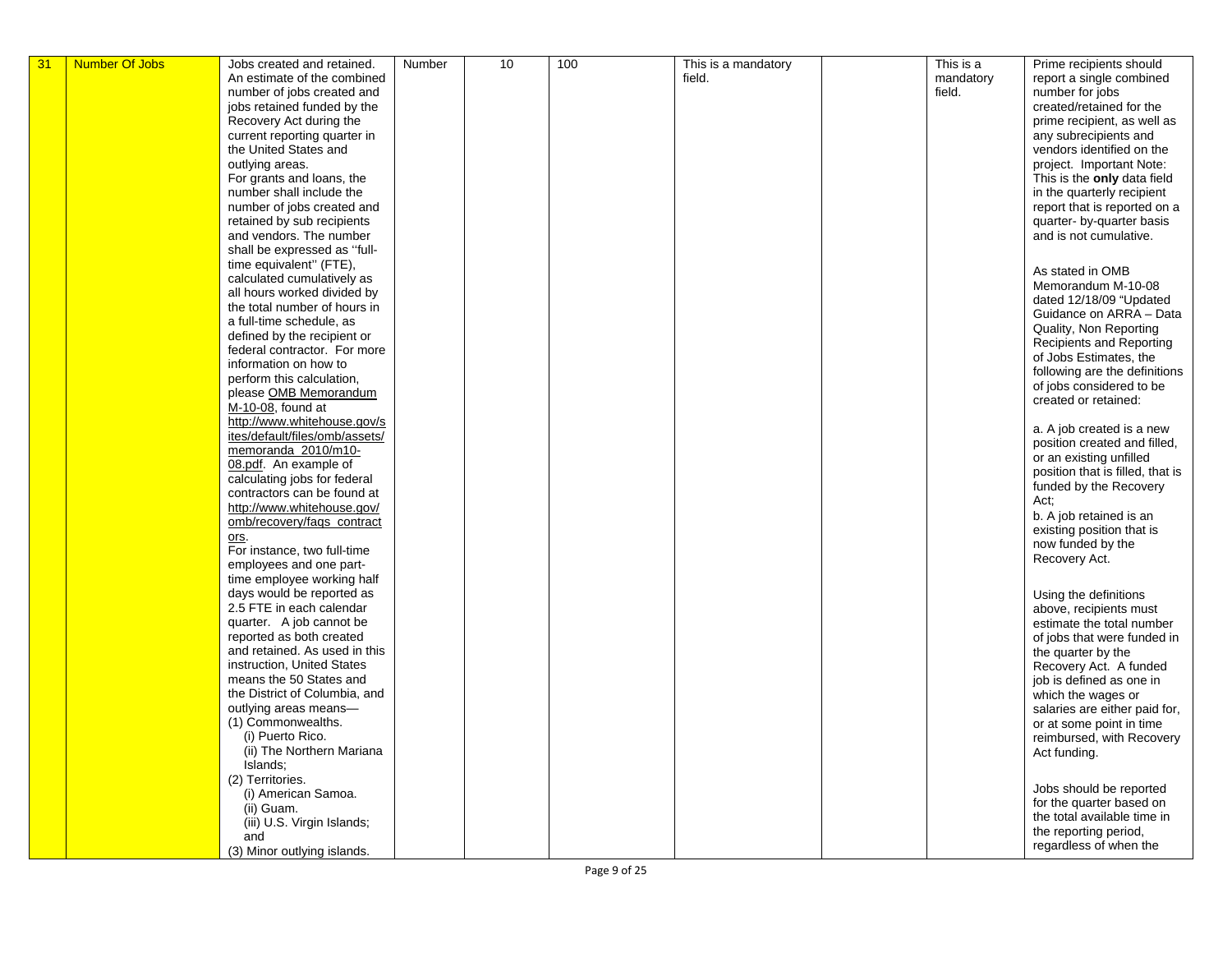|  | (i) Baker Island.<br>(ii) Howland Island.<br>(iii) Jarvis Island.<br>(iv) Johnston Atoll.<br>(v) Kingman Reef.<br>(vi) Midway Islands.<br>(vii) Navassa Island.<br>(viii) Palmyra Atoll.<br>(ix) Wake Atoll.<br>For Grants and Loans: See<br>OMB Memo M-10-08 |  |  |  | grant period or<br>employment period begins.<br>For example, if an<br>employee charges 100%<br>effort on a project for one<br>month but zero effort the<br>other two months (either<br>because no work was<br>performed, or even if the<br>grant was not yet<br>awarded), then that should<br>be reported as 0.33 (1<br>month worked out of 3<br>months elapsed) full time<br>equivalents during the<br>three month reporting<br>period. |
|--|---------------------------------------------------------------------------------------------------------------------------------------------------------------------------------------------------------------------------------------------------------------|--|--|--|------------------------------------------------------------------------------------------------------------------------------------------------------------------------------------------------------------------------------------------------------------------------------------------------------------------------------------------------------------------------------------------------------------------------------------------|
|  |                                                                                                                                                                                                                                                               |  |  |  | Job estimates also will be<br>reported:<br>For all reporting periods<br>that the grant is active. For<br>example, if a researcher<br>provides 100% effort in the<br>grant's first quarter and<br>50% effort in the grant's<br>second quarter, the<br>recipient report for the first<br>quarter will reflect 1 FTE<br>and the second will reflect<br>0.5 FTE.                                                                             |
|  |                                                                                                                                                                                                                                                               |  |  |  | Recipients are advised that<br>if an individual works on<br>the NSF funded project,<br>and the recipient charges<br>associated personnel costs<br>to the ARRA project, this<br>should be reported as a job<br>retained (or created if hired<br>specifically to support the<br>project.)                                                                                                                                                  |
|  |                                                                                                                                                                                                                                                               |  |  |  | Given the nature of NSF<br>projects, NSF does not<br>anticipate the need for use<br>of any statistical<br>methodology to generate<br>an estimate of job impact.<br>Therefore, use of statistical<br>methodology for<br>generating estimates of job<br>impact is not permitted.                                                                                                                                                           |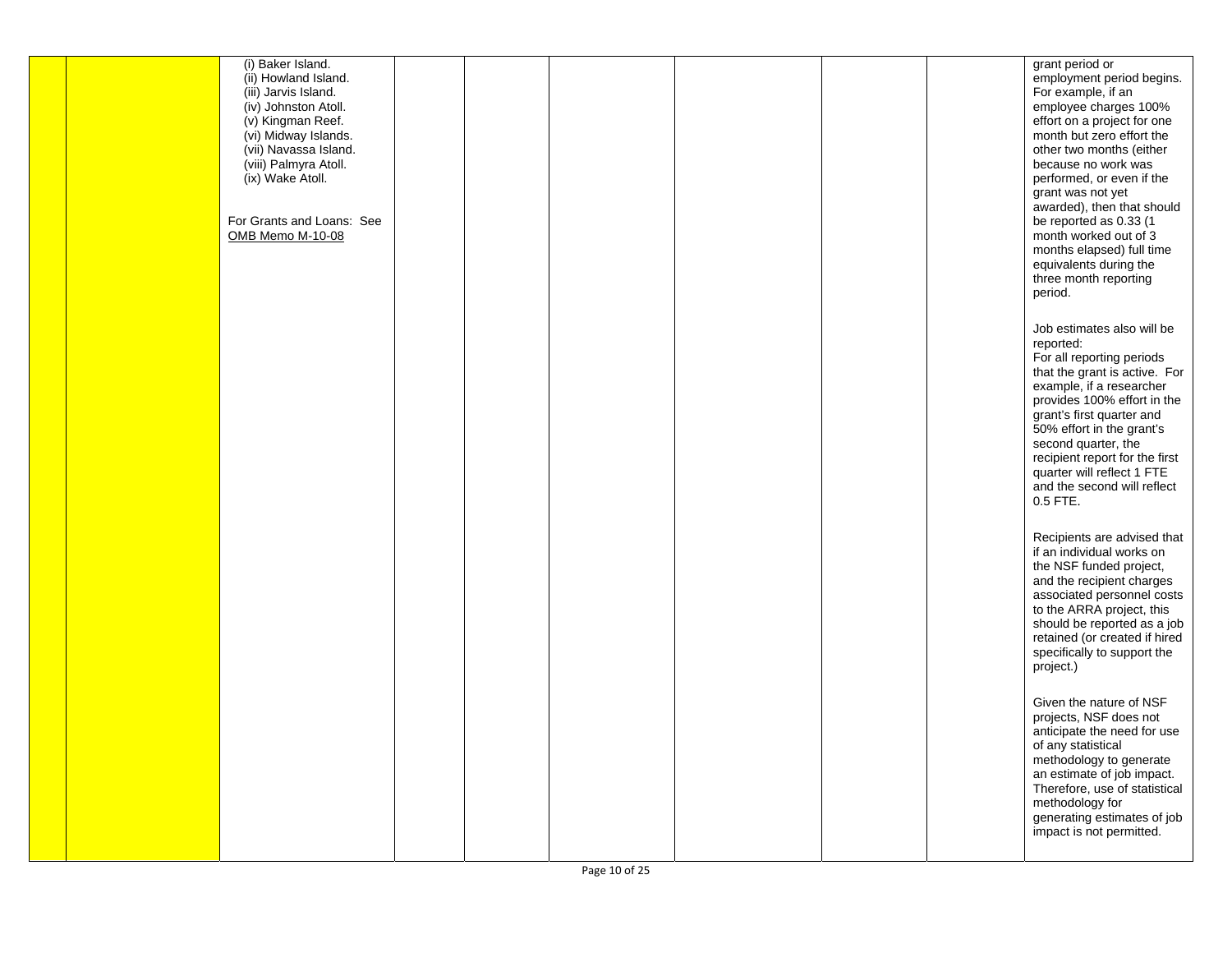|    |                                                       |                                                                                                                                                                                                                                                                                                                                                                                                                                                                                                                                                                                                                                                                                                                                                                                  |                                            |          |           |                                                                         |                                                                                        |                                 | For those recipients with a<br><b>Graduate Research</b><br><b>Fellowship Program</b><br>(GRFP) award, please<br>enter a value of the total<br>award amount divided by<br>\$121,500.                                                                                                                                                                                                                                                                                                                                                                                                                                  |
|----|-------------------------------------------------------|----------------------------------------------------------------------------------------------------------------------------------------------------------------------------------------------------------------------------------------------------------------------------------------------------------------------------------------------------------------------------------------------------------------------------------------------------------------------------------------------------------------------------------------------------------------------------------------------------------------------------------------------------------------------------------------------------------------------------------------------------------------------------------|--------------------------------------------|----------|-----------|-------------------------------------------------------------------------|----------------------------------------------------------------------------------------|---------------------------------|----------------------------------------------------------------------------------------------------------------------------------------------------------------------------------------------------------------------------------------------------------------------------------------------------------------------------------------------------------------------------------------------------------------------------------------------------------------------------------------------------------------------------------------------------------------------------------------------------------------------|
| 32 | <b>Description of Jobs</b><br><b>Created/Retained</b> | A narrative description of<br>the employment impact of<br>the Recovery Act funded<br>work. This narrative is for<br>each calendar quarter and<br>at a minimum, will address<br>the impact on the recipient's<br>or federal contractor's<br>workforce (for grants and<br>loans, recipients shall also<br>include the impact on the<br>workforces of sub recipients<br>and vendors).<br>Provide a brief narrative<br>description of the types of<br>jobs created and jobs<br>retained in the United States<br>and outlying areas. This<br>description may rely on job<br>titles, broader labor<br>categories, or the recipient's<br>existing practice for<br>describing jobs as long as<br>the terms used are widely<br>understood and describe the<br>general nature of the work. | string                                     | 4000     |           | This is a mandatory<br>field.                                           | April 1, 2009<br>Federal<br>Register ARRA                                              | This is a<br>mandatory<br>field | NSF would expect to see<br>roughly the same<br>personnel categories - and<br>numbers of personnel<br>supported - as identified in<br>the approved budget.<br>Given the nature of NSF<br>projects, NSF does not<br>anticipate the need for use<br>of any statistical<br>methodology to generate<br>an estimate of job impact.<br>Therefore, use of statistical<br>methodology for<br>generating estimates of job<br>impact is not permitted.<br>N/A is not considered an<br>acceptable response.<br>No jobs were created is an<br>acceptable response if no<br>jobs have been created for<br>the life of the project. |
| 33 | <b>Amount of Award</b>                                | The total amount of<br>Recovery Act dollars on the<br>award.                                                                                                                                                                                                                                                                                                                                                                                                                                                                                                                                                                                                                                                                                                                     | Currency<br>(Dollar<br>value -<br>numeric) | $18,2^2$ | 200000.01 | Total specific federal<br>funding as indicated on<br>the award document | April 1, 2009<br>Federal<br>Register<br>Transparency<br>Act Guidance<br>March 30, 2007 | This is a<br>mandatory<br>field | Enter the value from the<br>field entitled, "Funds<br>Obligated to Date" in<br>Research.gov. For<br>a Cooperative Agreement,<br>enter only the total ARRA<br>funding amount specified<br>in the Award Notice(s).                                                                                                                                                                                                                                                                                                                                                                                                     |

 $2$  The data length of 18, 2 indicates total length of 18 characters with 2 characters after the decimal.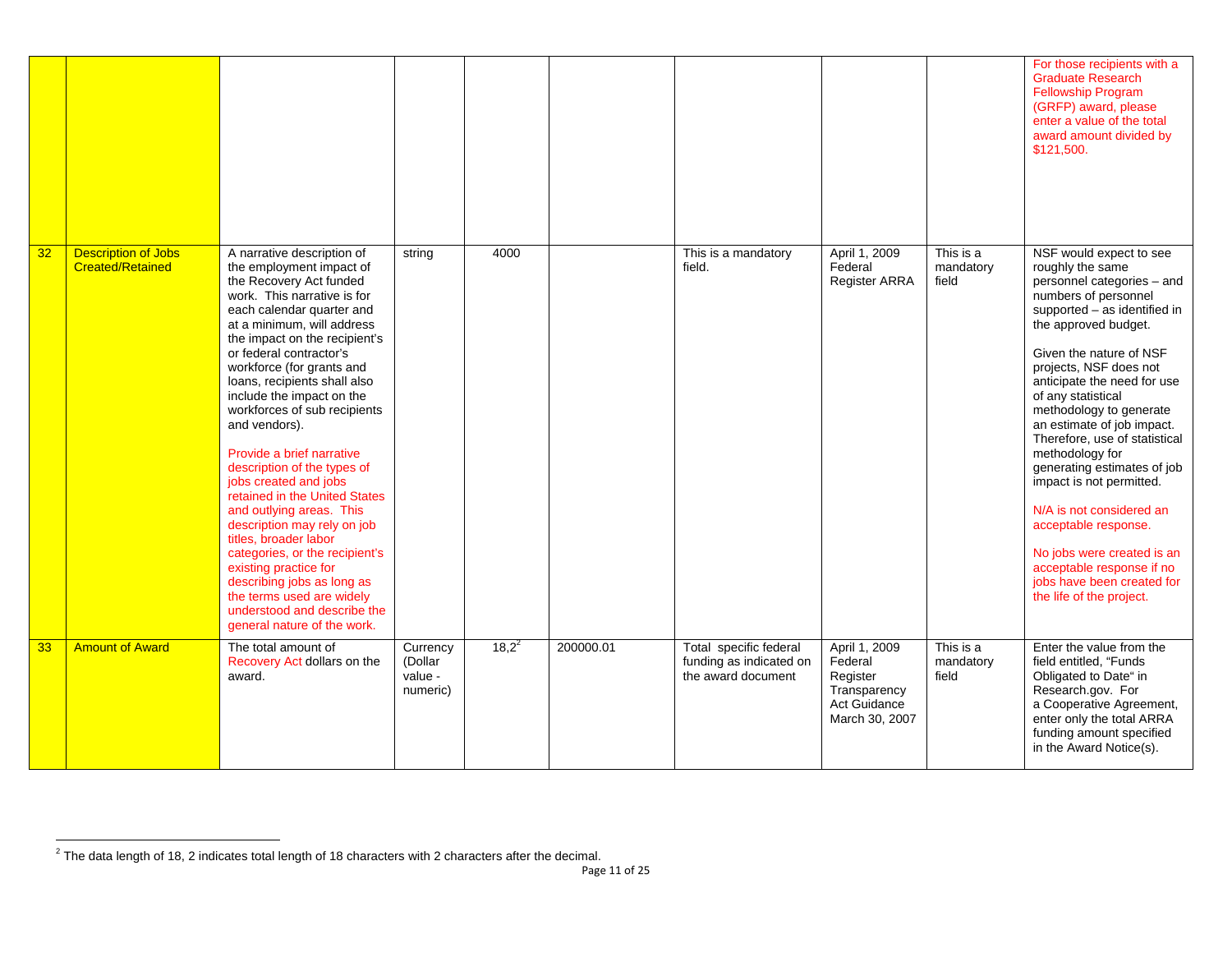| 34 | <b>Total Federal Amount</b><br><b>ARRA Funds</b><br>Received/Invoiced | The amount of Recovery Act<br>funds received through<br>draw-down, reimbursement<br>or invoice.                                                                                                                                                                                                                                                                                                                                                                                                                                                                                                                                                                                                                                                                                                                                                                                                                                                                                                                                                                                                                                                                                                                                                                                                                                                                                                             | Currency<br>(Dollar<br>value -<br>numeric) | 18,2 | 200000.01 | This is a mandatory<br>field             | April 1, 2009<br>Federal<br><b>Register ARRA</b> | This is a<br>mandatory<br>field.                                                                            | Enter the amount of NSF<br>funds that the recipient has<br>drawn-down for this award.                                                                                                                                                                                                                                                                                                                                                                                                                                                                                                         |
|----|-----------------------------------------------------------------------|-------------------------------------------------------------------------------------------------------------------------------------------------------------------------------------------------------------------------------------------------------------------------------------------------------------------------------------------------------------------------------------------------------------------------------------------------------------------------------------------------------------------------------------------------------------------------------------------------------------------------------------------------------------------------------------------------------------------------------------------------------------------------------------------------------------------------------------------------------------------------------------------------------------------------------------------------------------------------------------------------------------------------------------------------------------------------------------------------------------------------------------------------------------------------------------------------------------------------------------------------------------------------------------------------------------------------------------------------------------------------------------------------------------|--------------------------------------------|------|-----------|------------------------------------------|--------------------------------------------------|-------------------------------------------------------------------------------------------------------------|-----------------------------------------------------------------------------------------------------------------------------------------------------------------------------------------------------------------------------------------------------------------------------------------------------------------------------------------------------------------------------------------------------------------------------------------------------------------------------------------------------------------------------------------------------------------------------------------------|
| 35 | <b>Total Federal Amount of</b><br><b>ARRA Expenditure</b>             | Amount of recovery funds<br>received or will be received<br>that were expended to<br>projects or activities<br>("Federal Share of<br>Expenditures"). The<br>cumulative total for the<br>amount of Federal fund<br>expenditures, which may<br>include amounts captured in<br>other fields as well, such as<br>amounts in "Total Federal<br><b>ARRA Infrastructure</b><br>Expenditure," "Total<br>Amounts of Payments to<br>Vendors less than<br>\$25,000/Award," and/or<br>"Total Subaward Funds<br>Disbursed." For reports<br>prepared on a cash basis,<br>expenditures are the sum of<br>cash disbursements for<br>direct charges for property<br>and services; the amount of<br>indirect expense charged;<br>and the amount of cash<br>advance payments and<br>payments made to<br>subcontractors and<br>Subawardees. For reports<br>prepared on an accrual<br>basis, expenditures are the<br>sum of cash disbursements<br>for direct charges for<br>property and services; the<br>amount of indirect expense<br>incurred; and the total<br>amount owed by the<br>recipient for (1) goods and<br>other property received; (2)<br>services performed by<br>employees, contractors,<br>subcontractors,<br>Subawardees, and other<br>payees; and (3) programs<br>for which no current<br>services or performance are<br>required. Do not include<br>program income expended.<br>The recipient will determine | Currency<br>(Dollar<br>value -<br>numeric) | 18,2 | 200000.01 | This only applies to<br>grants and loans | April 1, 2009<br>Federal<br><b>Register ARRA</b> | <b>Total Federal</b><br>Amount of<br>ARRA<br>Expenditure<br>should not<br>exceed the<br>Amount of<br>Award. | It is recognized that<br>because of the timing of<br>submission of these<br>quarterly ARRA reports,<br>the figure identified in this<br>field may differ from that<br>submitted on the quarterly<br>FFR. However, NSF will<br>compare the data in this<br>field with the recipient's<br>FFR submission for that<br>comparable period.<br>Recipients should report<br>figures to the best of their<br>knowledge and ability at<br>the time each report is due.<br>For further information on<br>allowable costs, please<br>refer to Chapter V of the<br>NSF Award and<br>Administration Guide. |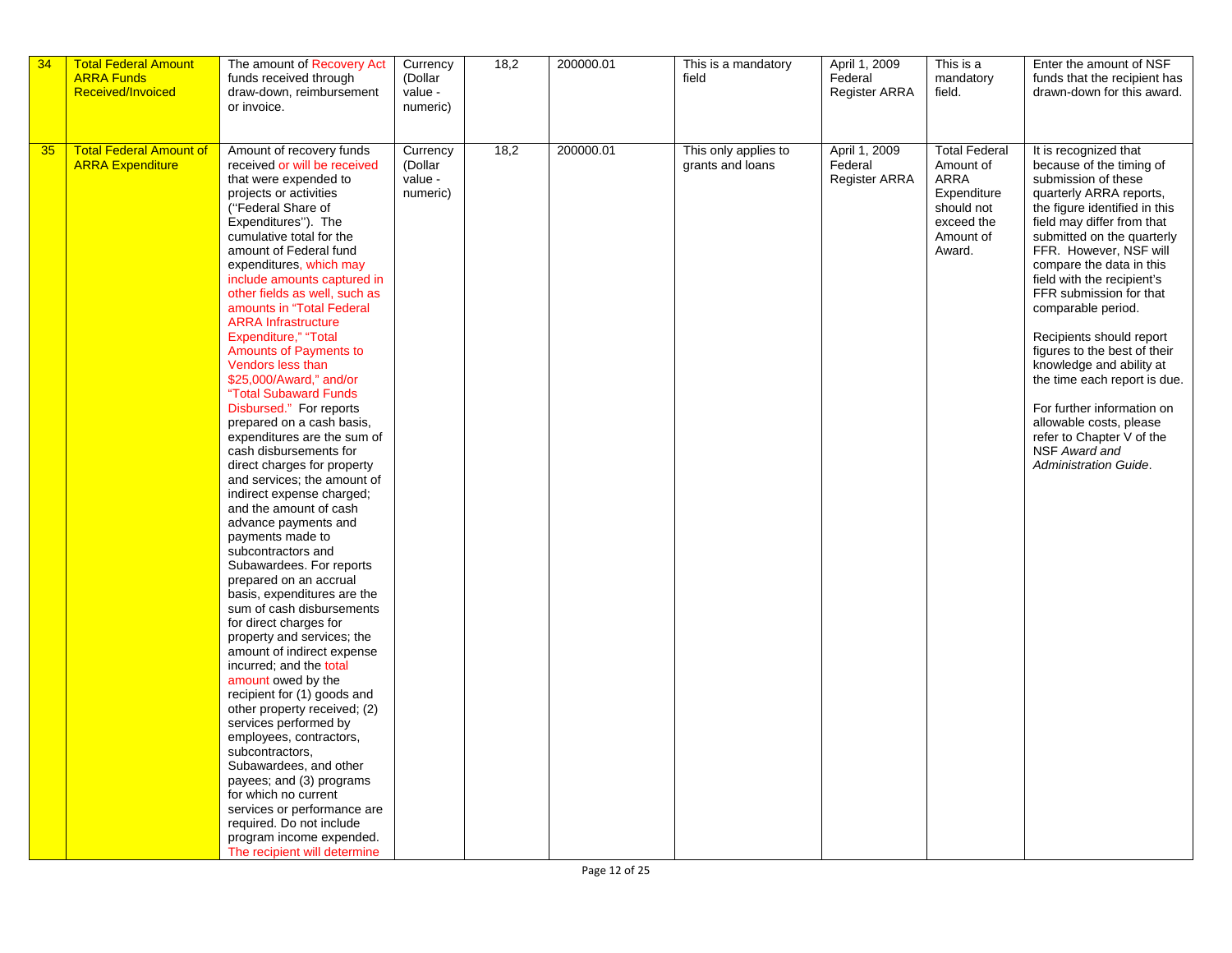|    |                           | whether to report on a cash  |          |      |           |                        |               |                |                               |
|----|---------------------------|------------------------------|----------|------|-----------|------------------------|---------------|----------------|-------------------------------|
|    |                           | or accrual basis based upon  |          |      |           |                        |               |                |                               |
|    |                           | their record keeping system. |          |      |           |                        |               |                |                               |
|    |                           |                              |          |      |           |                        |               |                |                               |
|    |                           |                              |          |      |           |                        |               |                |                               |
|    |                           |                              |          |      |           |                        |               |                |                               |
|    |                           |                              |          |      |           |                        |               |                |                               |
|    |                           |                              |          |      |           |                        |               |                |                               |
|    |                           |                              |          |      |           |                        |               |                |                               |
|    |                           |                              |          |      |           |                        |               |                |                               |
|    |                           |                              |          |      |           |                        |               |                |                               |
|    |                           |                              |          |      |           |                        |               |                |                               |
|    |                           |                              |          |      |           |                        |               |                |                               |
|    |                           |                              |          |      |           |                        |               |                |                               |
|    |                           |                              |          |      |           |                        |               |                |                               |
|    |                           |                              |          |      |           |                        |               |                |                               |
|    |                           |                              |          |      |           |                        |               |                |                               |
|    |                           |                              |          |      |           |                        |               |                |                               |
|    |                           |                              |          |      |           |                        |               |                |                               |
|    |                           |                              |          |      |           |                        |               |                |                               |
|    |                           |                              |          |      |           |                        |               |                |                               |
|    |                           |                              |          |      |           |                        |               |                |                               |
|    |                           |                              |          |      |           |                        |               |                |                               |
|    |                           |                              |          |      |           |                        |               |                |                               |
|    |                           |                              |          |      |           |                        |               |                |                               |
|    |                           |                              |          |      |           |                        |               |                |                               |
|    |                           |                              |          |      |           |                        |               |                |                               |
|    |                           |                              |          |      |           |                        |               |                |                               |
|    |                           |                              |          |      |           |                        |               |                |                               |
|    |                           |                              |          |      |           |                        |               |                |                               |
|    |                           |                              |          |      |           |                        |               |                |                               |
|    |                           |                              |          |      |           |                        |               |                |                               |
| 36 | <b>Total Federal ARRA</b> | <b>Total federal ARRA</b>    | Currency | 18,2 | 200000.01 | This is a conditional  | April 1, 2009 | This is a      | <b>ARRA</b> Section           |
|    | Infrastructure            | Infrastructure expenditure   | (Dollar  |      |           | field for investing in | Federal       | conditional    | $1512(c)(3)(E)$ requires that |
|    |                           |                              |          |      |           |                        |               |                |                               |
|    | Expenditure               |                              | value -  |      |           | infrastructure         | Register      | field for      | State and local               |
|    |                           |                              | numeric) |      |           |                        |               | investing in   | governments making            |
|    |                           |                              |          |      |           |                        |               | infrastructure | infrastructure investments    |
|    |                           |                              |          |      |           |                        |               |                | must provide information      |
|    |                           |                              |          |      |           |                        |               |                | on the purpose, total costs,  |
|    |                           |                              |          |      |           |                        |               |                |                               |
|    |                           |                              |          |      |           |                        |               |                | rationale for the             |
|    |                           |                              |          |      |           |                        |               |                | infrastructure project and    |
|    |                           |                              |          |      |           |                        |               |                | contact information of an     |
|    |                           |                              |          |      |           |                        |               |                | individual. Therefore, NSF    |
|    |                           |                              |          |      |           |                        |               |                | does not anticipate that      |
|    |                           |                              |          |      |           |                        |               |                | this field will be applicable |
|    |                           |                              |          |      |           |                        |               |                |                               |
|    |                           |                              |          |      |           |                        |               |                | to Foundation awards.         |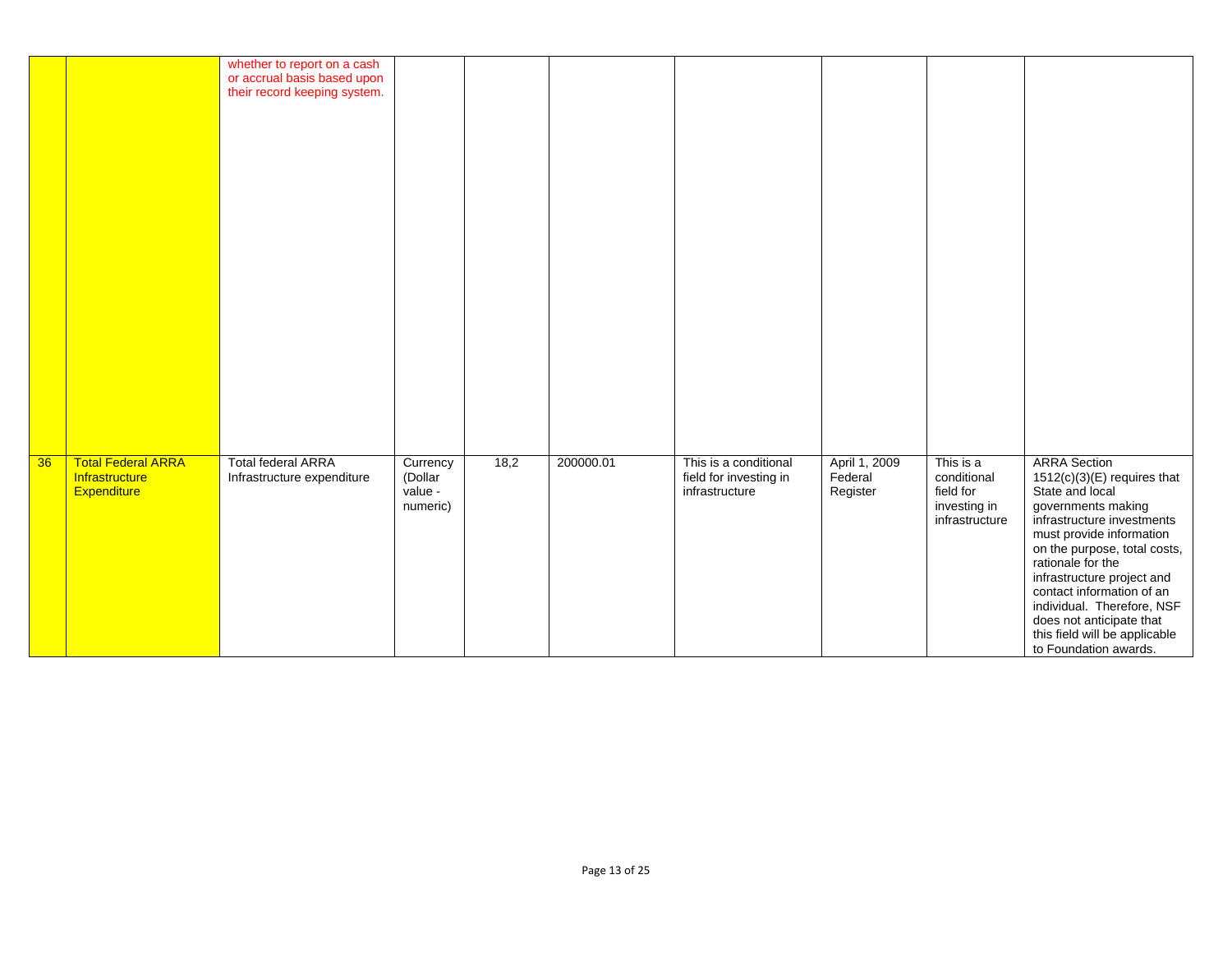| 37 | <b>Infrastructure Purpose</b> | Purpose and rationale of       | string | Variable    | This is a conditional | April 1, 2009        | This is a       | See instruction for field 36. |
|----|-------------------------------|--------------------------------|--------|-------------|-----------------------|----------------------|-----------------|-------------------------------|
|    | and Rationale                 | funds received for             |        | (Maximum    | field. If reporting   | Federal              | conditional     |                               |
|    |                               | infrastructure investment      |        | 4000        |                       |                      | field. If       |                               |
|    |                               |                                |        |             | infrastructure        | <b>Register ARRA</b> |                 |                               |
|    |                               | with funds made available      |        | characters) | investment, a         |                      | reporting       |                               |
|    |                               | under the Recovery Act.        |        |             | rationale/explanation |                      | infrastructure  |                               |
|    |                               | Identify the purpose and       |        |             | has to be provided.   |                      | investment, a   |                               |
|    |                               | explain how the                |        |             |                       |                      | rationale/expla |                               |
|    |                               | infrastructure investment will |        |             |                       |                      | nation has to   |                               |
|    |                               | contribute to one or more      |        |             |                       |                      | be provided.    |                               |
|    |                               | purposes of the Recovery       |        |             |                       |                      |                 |                               |
|    |                               | Act:                           |        |             |                       |                      |                 |                               |
|    |                               | Purposes:                      |        |             |                       |                      |                 |                               |
|    |                               | (1) To preserve and create     |        |             |                       |                      |                 |                               |
|    |                               | jobs and promote economic      |        |             |                       |                      |                 |                               |
|    |                               | recovery.                      |        |             |                       |                      |                 |                               |
|    |                               | (2) To assist those most       |        |             |                       |                      |                 |                               |
|    |                               | impacted by the recession.     |        |             |                       |                      |                 |                               |
|    |                               | (3) To provide investments     |        |             |                       |                      |                 |                               |
|    |                               | needed to increase             |        |             |                       |                      |                 |                               |
|    |                               | economic efficiency by         |        |             |                       |                      |                 |                               |
|    |                               | spurring technological         |        |             |                       |                      |                 |                               |
|    |                               | advances in science and        |        |             |                       |                      |                 |                               |
|    |                               | health.                        |        |             |                       |                      |                 |                               |
|    |                               | (4) To invest in               |        |             |                       |                      |                 |                               |
|    |                               | transportation,                |        |             |                       |                      |                 |                               |
|    |                               | environmental protection,      |        |             |                       |                      |                 |                               |
|    |                               | and other infrastructure that  |        |             |                       |                      |                 |                               |
|    |                               | will provide long-term         |        |             |                       |                      |                 |                               |
|    |                               | economic benefits.             |        |             |                       |                      |                 |                               |
|    |                               |                                |        |             |                       |                      |                 |                               |
|    |                               | (5) To stabilize State and     |        |             |                       |                      |                 |                               |
|    |                               | local government budgets,      |        |             |                       |                      |                 |                               |
|    |                               | in order to minimize and       |        |             |                       |                      |                 |                               |
|    |                               | avoid reductions in essential  |        |             |                       |                      |                 |                               |
|    |                               | services and                   |        |             |                       |                      |                 |                               |
|    |                               | counterproductive state and    |        |             |                       |                      |                 |                               |
|    |                               | local tax increases.           |        |             |                       |                      |                 |                               |
|    |                               |                                |        |             |                       |                      |                 |                               |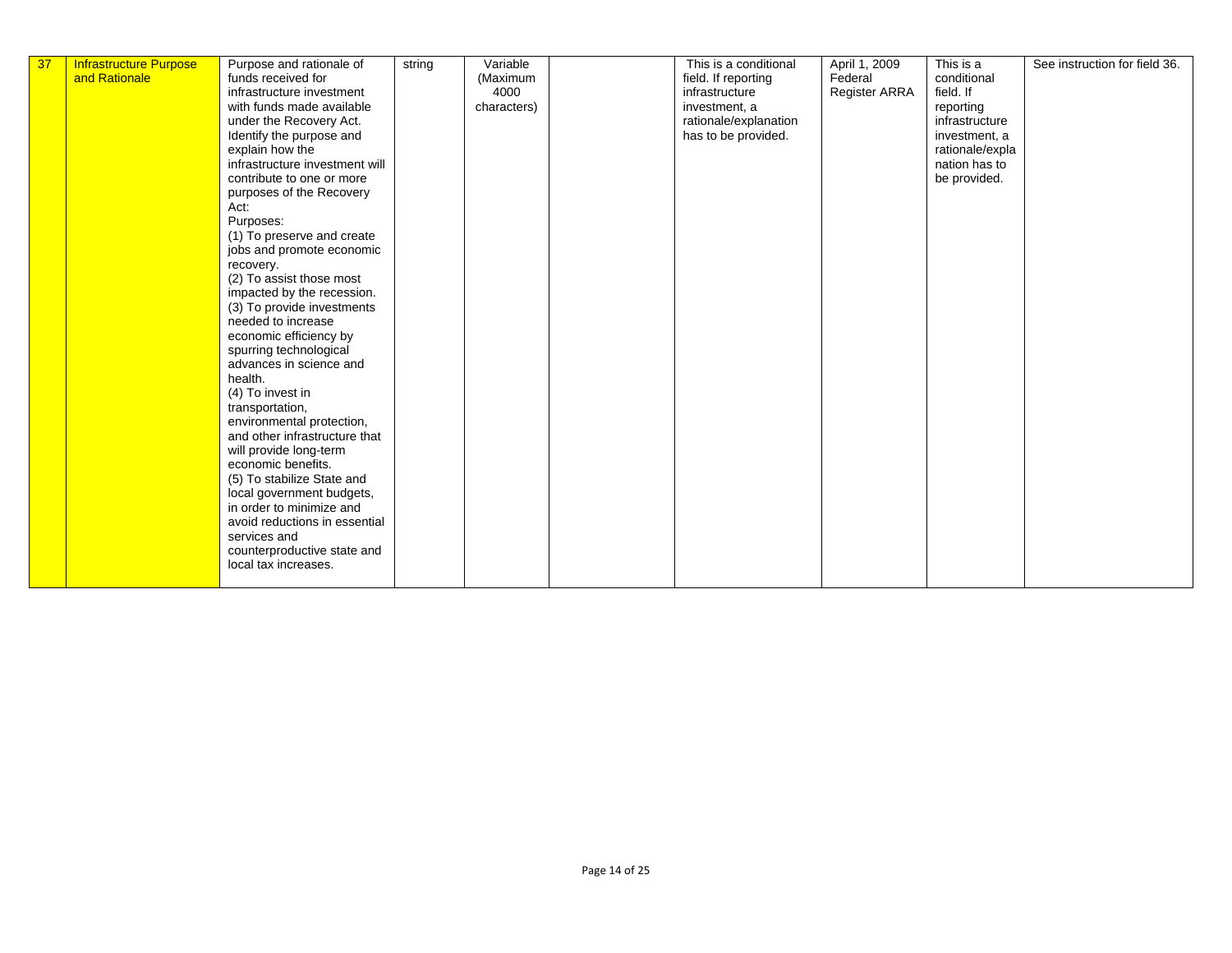| 38 | <b>Infrastructure Contact</b><br><b>Name</b>                          | Name, phone number,<br>address and email address<br>of the appropriate contact. | string | 120 | This field is a<br>conditional requirement<br>associated with<br>infrastructure | April 1, 2009<br>Federal<br>Register<br>Transparency | See instruction for field 36. |
|----|-----------------------------------------------------------------------|---------------------------------------------------------------------------------|--------|-----|---------------------------------------------------------------------------------|------------------------------------------------------|-------------------------------|
| 39 | <b>Infrastructure Contact</b><br><b>Street Address 1</b>              |                                                                                 | string | 55  | investment                                                                      | Act Guidance<br>March 30, 2007                       |                               |
| 40 | <b>Infrastructure Contact</b><br><b>Street Address 2</b>              |                                                                                 | string | 55  |                                                                                 |                                                      |                               |
| 41 | <b>Infrastructure Contact</b><br><b>Street Address 3</b>              |                                                                                 | string | 55  |                                                                                 |                                                      |                               |
| 42 | <b>Infrastructure Contact</b><br><b>City</b>                          |                                                                                 | string | 35  |                                                                                 |                                                      |                               |
| 43 | <b>Infrastructure Contact</b><br><b>State</b>                         |                                                                                 | string | 2   |                                                                                 |                                                      |                               |
| 44 | <b>Infrastructure</b><br><b>State/Local Contact Zip</b><br>$Code + 4$ |                                                                                 | string | 9   |                                                                                 |                                                      | See instruction for field 36. |
| 45 | <b>Infrastructure Contact</b><br>Email                                |                                                                                 | string | 320 |                                                                                 |                                                      |                               |
| 46 | <b>Infrastructure Contact</b><br>Phone                                |                                                                                 | string | 30  |                                                                                 |                                                      |                               |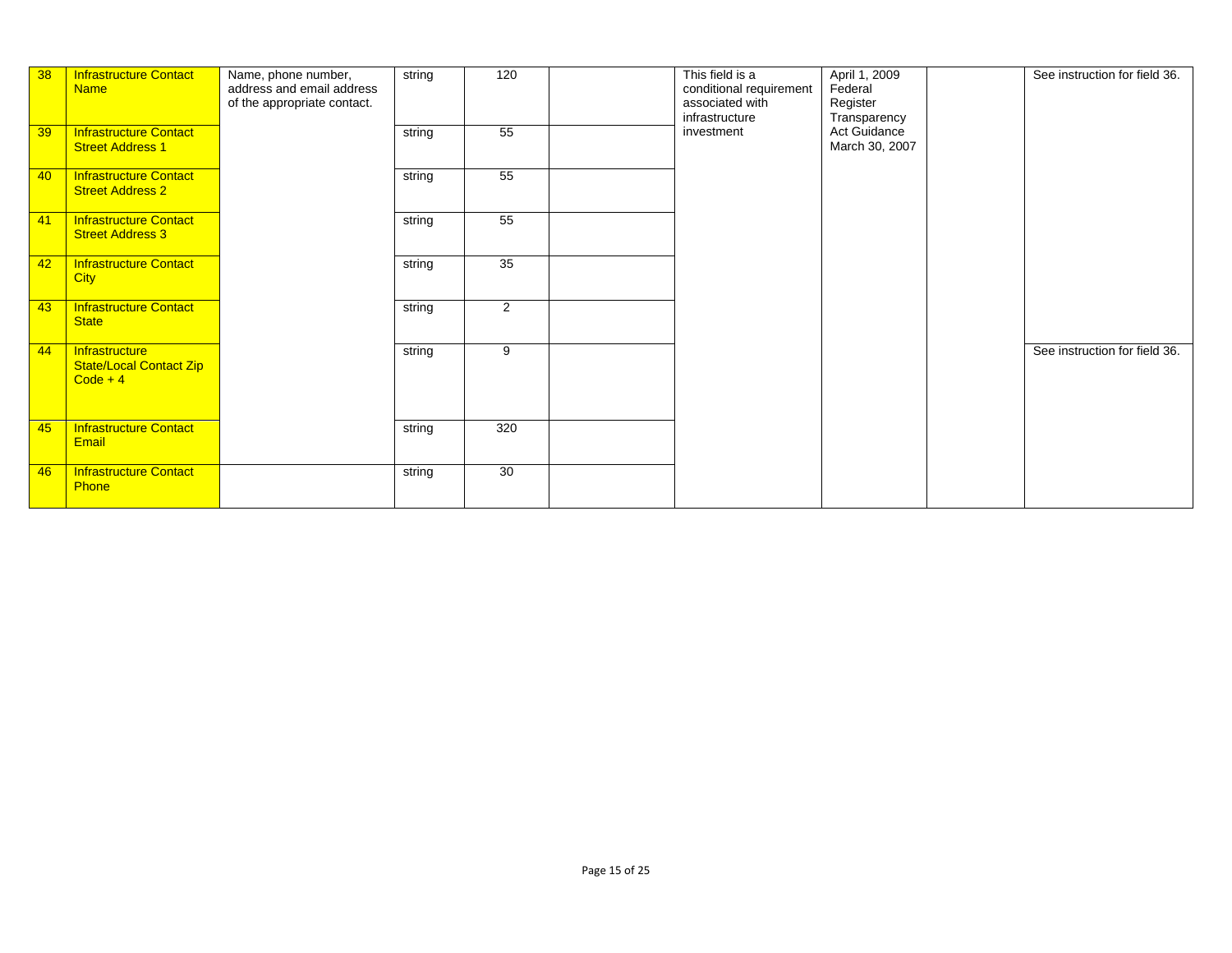| 47    | <b>Infrastructure Contact</b><br><b>Extn</b>                               |                                                                                                                                                                                                                                                                                                                                                                                                                                                                                                                                                                                                                                                                                                                          | string | 10               |           |                                                                     |                                                |                                                                                                                                     |                                                                                      |
|-------|----------------------------------------------------------------------------|--------------------------------------------------------------------------------------------------------------------------------------------------------------------------------------------------------------------------------------------------------------------------------------------------------------------------------------------------------------------------------------------------------------------------------------------------------------------------------------------------------------------------------------------------------------------------------------------------------------------------------------------------------------------------------------------------------------------------|--------|------------------|-----------|---------------------------------------------------------------------|------------------------------------------------|-------------------------------------------------------------------------------------------------------------------------------------|--------------------------------------------------------------------------------------|
| 48    | <b>Primary Place of</b><br><b>Performance - Street</b><br><b>Address 1</b> | Recipient Primary Place of<br>Performance (city, state,<br>congressional district, and                                                                                                                                                                                                                                                                                                                                                                                                                                                                                                                                                                                                                                   | string | 55               |           | This field is optional.                                             |                                                | This field is<br>optional.                                                                                                          | Enter the applicable values<br>provided " under "Primary<br>Location of Performance" |
| 49    | <b>Primary Place of</b><br>Performance - Street<br><b>Address 2</b>        | country) physical location of<br>primary place of<br>performance.                                                                                                                                                                                                                                                                                                                                                                                                                                                                                                                                                                                                                                                        | string | 55               |           | This field is optional                                              |                                                | This field is<br>optional                                                                                                           | in Research.gov.                                                                     |
| 50    | <b>Primary Place of</b><br>Performance - State                             |                                                                                                                                                                                                                                                                                                                                                                                                                                                                                                                                                                                                                                                                                                                          | string | $\overline{2}$   | <b>MD</b> | This is a mandatory<br>field                                        | April 1, 2009<br>Federal<br>Register           | This is a<br>mandatory<br>field.                                                                                                    |                                                                                      |
| $-51$ | <b>Primary Place of</b><br><b>Performance - Country</b>                    |                                                                                                                                                                                                                                                                                                                                                                                                                                                                                                                                                                                                                                                                                                                          | string | $\overline{2}$   | US        | This is a mandatory<br>field<br>This is the 2 letter<br>alpha code. | Transparency<br>Act Guidance<br>March 30, 2007 | This is a<br>mandatory<br>field                                                                                                     |                                                                                      |
| 52    | <b>Primary Place of</b><br>Performance - Zip Code<br>$+4$                  |                                                                                                                                                                                                                                                                                                                                                                                                                                                                                                                                                                                                                                                                                                                          | string | $\boldsymbol{9}$ | 220334902 | This is a mandatory<br>field                                        |                                                | This is a<br>mandatory<br>field.                                                                                                    |                                                                                      |
| 53    | <b>Primary Place of</b><br><b>Performance - City</b>                       |                                                                                                                                                                                                                                                                                                                                                                                                                                                                                                                                                                                                                                                                                                                          | string | 35               | Rockville | This is a mandatory<br>field                                        |                                                | This is a<br>mandatory<br>field.                                                                                                    |                                                                                      |
| 54    | <b>Primary Place of</b><br>Performance -<br><b>Congressional District</b>  |                                                                                                                                                                                                                                                                                                                                                                                                                                                                                                                                                                                                                                                                                                                          | string | $\overline{2}$   | 08        | This is a mandatory<br>field                                        |                                                | This is a<br>mandatory<br>field.                                                                                                    |                                                                                      |
| 55    | <b>Prime Recipient</b><br>indication of reporting<br>applicability         | Names and total<br>compensation of each of the<br>five most highly<br>compensated officers of the<br>recipient for the calendar<br>year in which the award is<br>awarded if-<br>(i) In the recipient's<br>preceding fiscal year, the<br>recipient received-<br>(A) 80 percent or more of its<br>annual gross revenues from<br>Federal contracts (and<br>subcontracts), loans, grants<br>(and subgrants) and<br>cooperative agreements;<br>and<br>(B) \$25,000,000 or more in<br>annual gross revenues from<br>Federal contracts (and<br>subcontracts), loans, grants<br>(and subgrants) and<br>cooperative agreements;<br>and<br>(ii) The public does not have<br>access to information about<br>the compensation of the | string | $\overline{3}$   | Yes       | This is a Yes or No<br>field                                        |                                                | If all of the<br>conditions in<br>the definition<br>apply the<br>recipient must<br>report in the<br>highly<br>compensated<br>fields | Enter "Yes" or "No" as<br>applicable.                                                |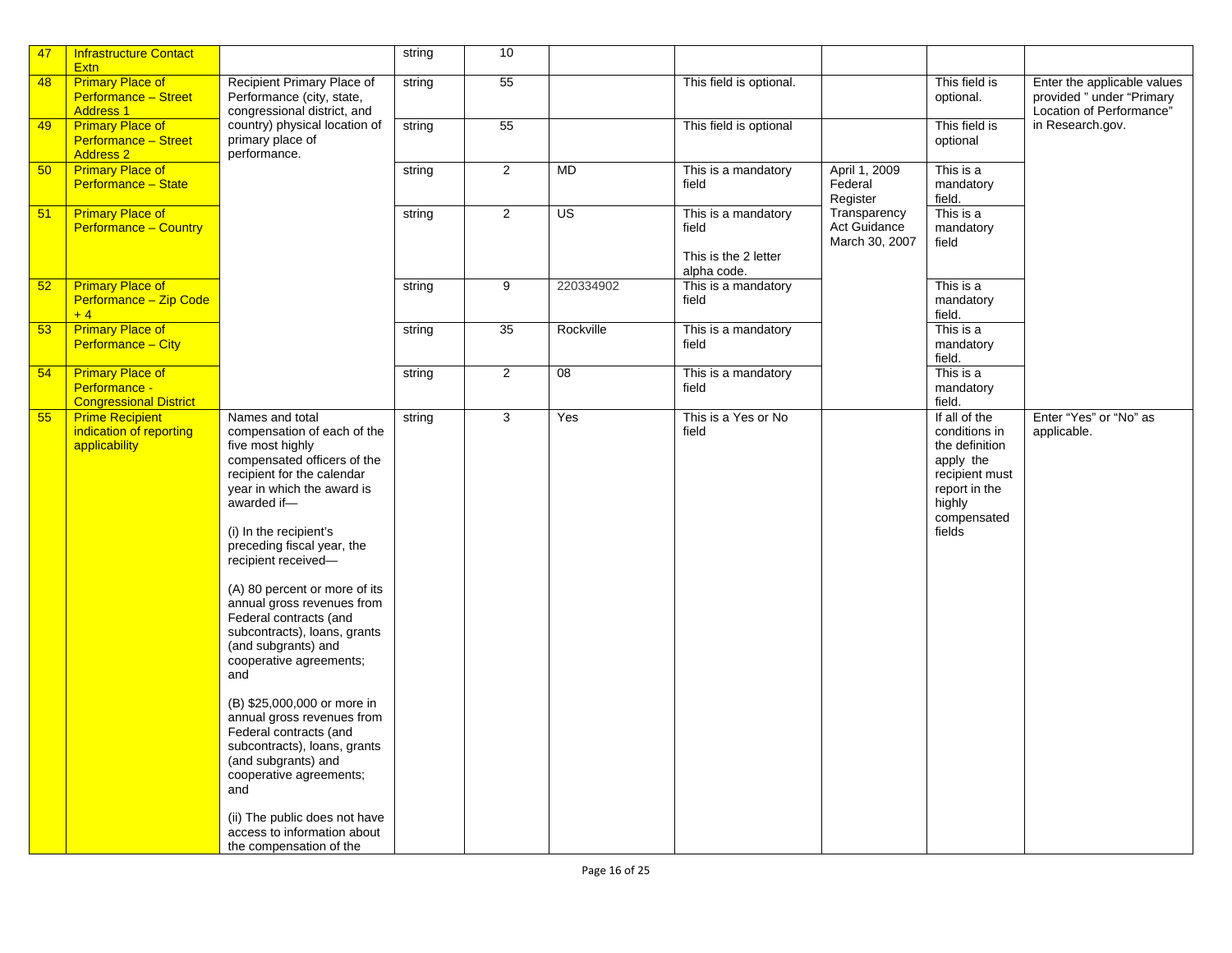|    |                                                                                  | senior executives through<br>periodic reports filed under<br>section $13(a)$ or $15(d)$ of the<br>Securities Exchange Act of<br>1934 (15 U.S.C. 78m(a),<br>78o(d)) or section 6104 of<br>the Internal Revenue Code<br>of 1986.                                                                                                                                                                                                                                                                                                                                                                                                                                                                                                                                                                                                                                                                                               |                                                     |      |                                                                     |                                                                                                                              |                                      |                                                                                                                                                                                                                                                                               |  |
|----|----------------------------------------------------------------------------------|------------------------------------------------------------------------------------------------------------------------------------------------------------------------------------------------------------------------------------------------------------------------------------------------------------------------------------------------------------------------------------------------------------------------------------------------------------------------------------------------------------------------------------------------------------------------------------------------------------------------------------------------------------------------------------------------------------------------------------------------------------------------------------------------------------------------------------------------------------------------------------------------------------------------------|-----------------------------------------------------|------|---------------------------------------------------------------------|------------------------------------------------------------------------------------------------------------------------------|--------------------------------------|-------------------------------------------------------------------------------------------------------------------------------------------------------------------------------------------------------------------------------------------------------------------------------|--|
| 56 | <b>Prime Recipient Highly</b><br>Compensated Name(5)                             | Names of each of the five<br>most highly compensated<br>officers of the recipient for<br>the calendar year in which<br>the award is awarded if-<br>(i) In the recipient's<br>preceding fiscal year, the<br>recipient received-<br>(A) 80 percent or more of its<br>annual gross revenues from<br>Federal contracts (and<br>subcontracts), loans, grants<br>(and subgrants) and<br>cooperative agreements;<br>and<br>(B) \$25,000,000 or more in<br>annual gross revenues from<br>Federal contracts (and<br>subcontracts), loans, grants<br>(and subgrants) and<br>cooperative agreements;<br>and<br>(ii) The public does not have<br>access to information about<br>the compensation of the<br>senior executives through<br>periodic reports filed under<br>section 13(a) or 15(d) of the<br>Securities Exchange Act of<br>1934 (15 U.S.C. 78m(a),<br>$78o(d)$ ) or section 6104 of<br>the Internal Revenue Code<br>of 1986. | string<br>array                                     | 55   | Tom Jones<br>John Doe<br>Mary Smith<br>Ivana B. Rich<br>Amanda King | This is a conditional<br>field based on the<br>"Prime Recipient<br>indication of reporting<br>applicability" data<br>element | April 1, 2009<br>Federal<br>Register | This is a<br>conditional<br>field based on<br>the "Prime"<br>Recipient<br>indication of<br>reporting<br>applicability"<br>data element<br>If all of the<br>conditions in<br>the definition<br>apply the<br>recipient must<br>report in the<br>highly<br>compensated<br>fields |  |
| 57 | <b>Prime Recipient Highly</b><br>Compensated<br>Compensation(5)<br>(Conditional) | For the five most highly<br>compensated officers of the<br>recipient: total<br>compensation<br>"Total compensation" is<br>defined for Grants and<br>Loans:<br>"Total compensation"<br>means the cash and                                                                                                                                                                                                                                                                                                                                                                                                                                                                                                                                                                                                                                                                                                                     | Currency<br>Array<br>(Dollar<br>value -<br>numeric) | 18,2 | 100000.01<br>500000.01<br>400000.01<br>350000.01<br>700000.01       | This is a conditional<br>field based on the<br>"Prime Recipient<br>indication of reporting<br>applicability" data<br>element | April 1, 2009<br>Federal<br>Register | This is a<br>conditional<br>field based on<br>the "Prime<br>Recipient<br>indication of<br>reporting<br>applicability"<br>data element                                                                                                                                         |  |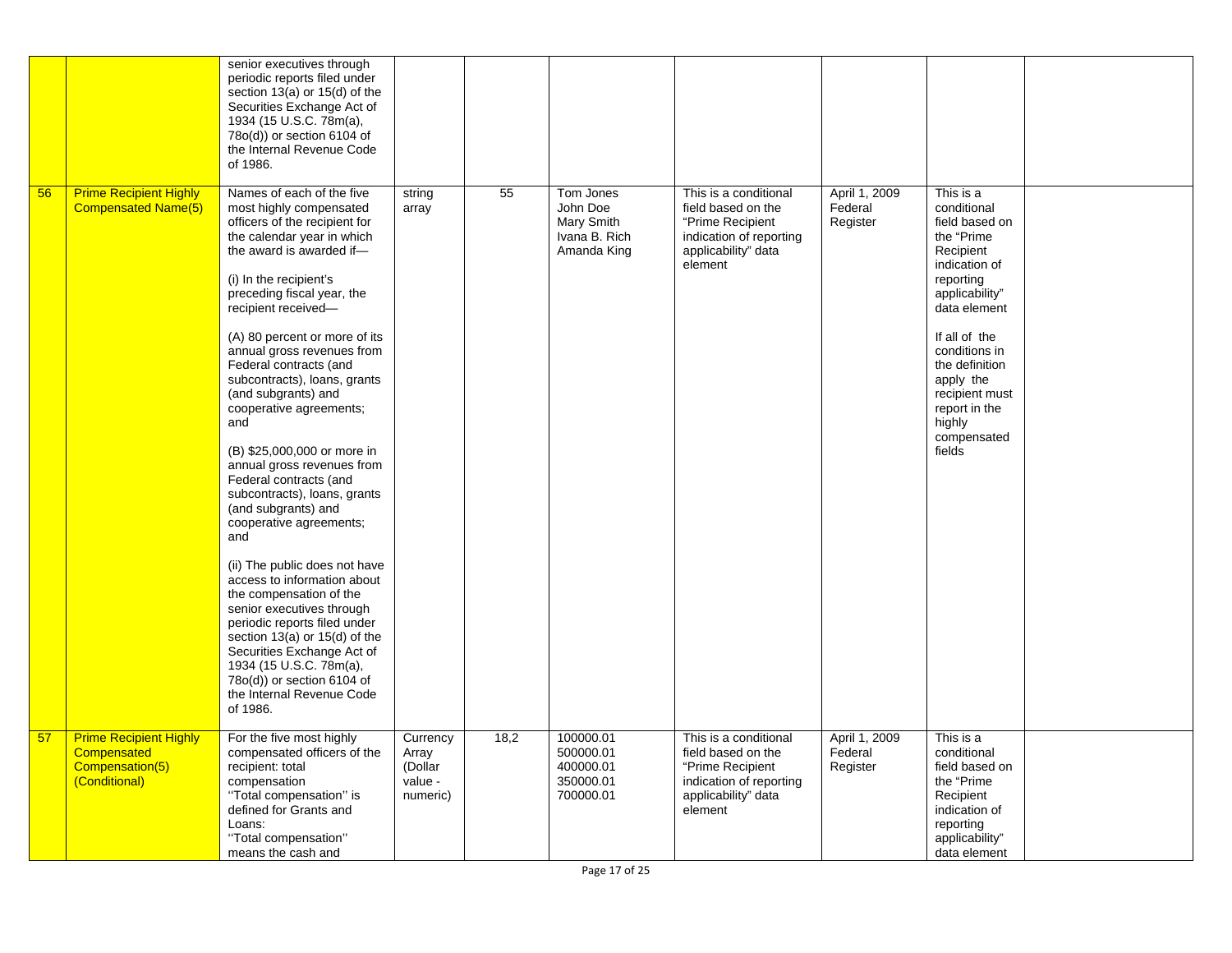|    |                                                      | noncash dollar value earned<br>by the executive during the<br>sub recipient's past fiscal<br>year of the following (for<br>more information see 17<br>CFR 229.402(c)(2)):<br>(i). Salary and bonus.<br>(ii). Awards of stock, stock<br>options, and stock<br>appreciation rights. Use the<br>dollar amount recognized for<br>financial statement reporting<br>purposes with respect to the<br>fiscal year in accordance<br>with FAS 123R.<br>(iii). Earnings for services<br>under non-equity incentive<br>plans. Does not include<br>group life, health,<br>hospitalization or medical<br>reimbursement plans that do<br>not discriminate in favor of<br>executives, and are<br>available generally to all<br>salaried employees.<br>(iv). Change in pension<br>value. This is the change in<br>present value of defined<br>benefit and actuarial<br>pension plans.<br>(v). Above-market earnings<br>on deferred compensation<br>which are not tax-qualified.<br>(vi). Other compensation.<br>For example, severance,<br>termination payments, value<br>of life insurance paid on<br>behalf of the employee,<br>perquisites or property if the<br>value for the executive<br>exceeds \$10,000. |        |                |                 |                              |                                      | If all of the<br>conditions in<br>the definition<br>apply the<br>recipient must<br>report in the<br>highly<br>compensated<br>fields |                                                                                                                                                                                                                                                                                                                                                                                                       |
|----|------------------------------------------------------|-------------------------------------------------------------------------------------------------------------------------------------------------------------------------------------------------------------------------------------------------------------------------------------------------------------------------------------------------------------------------------------------------------------------------------------------------------------------------------------------------------------------------------------------------------------------------------------------------------------------------------------------------------------------------------------------------------------------------------------------------------------------------------------------------------------------------------------------------------------------------------------------------------------------------------------------------------------------------------------------------------------------------------------------------------------------------------------------------------------------------------------------------------------------------------------------------|--------|----------------|-----------------|------------------------------|--------------------------------------|-------------------------------------------------------------------------------------------------------------------------------------|-------------------------------------------------------------------------------------------------------------------------------------------------------------------------------------------------------------------------------------------------------------------------------------------------------------------------------------------------------------------------------------------------------|
| 58 | <b>Total Number of Sub-</b><br>awards to individuals | <b>Total Number of Sub-</b><br>awards to individuals.                                                                                                                                                                                                                                                                                                                                                                                                                                                                                                                                                                                                                                                                                                                                                                                                                                                                                                                                                                                                                                                                                                                                           | string | $\overline{6}$ | 10 <sup>°</sup> | This is a mandatory<br>field | April 1, 2009<br>Federal<br>Register | This is a<br>mandatory<br>field                                                                                                     | Federalreporting.gov<br>permits aggregate<br>reporting of subawards of<br>any value awarded to<br>individuals. Enter a count<br>of the number of<br>subawards awarded to<br>individuals that have been<br>aggregated in this report.<br>In order to avoid double-<br>counting, subawards that<br>are individually reported<br>and identified by<br>subrecipient name should<br>not be included in the |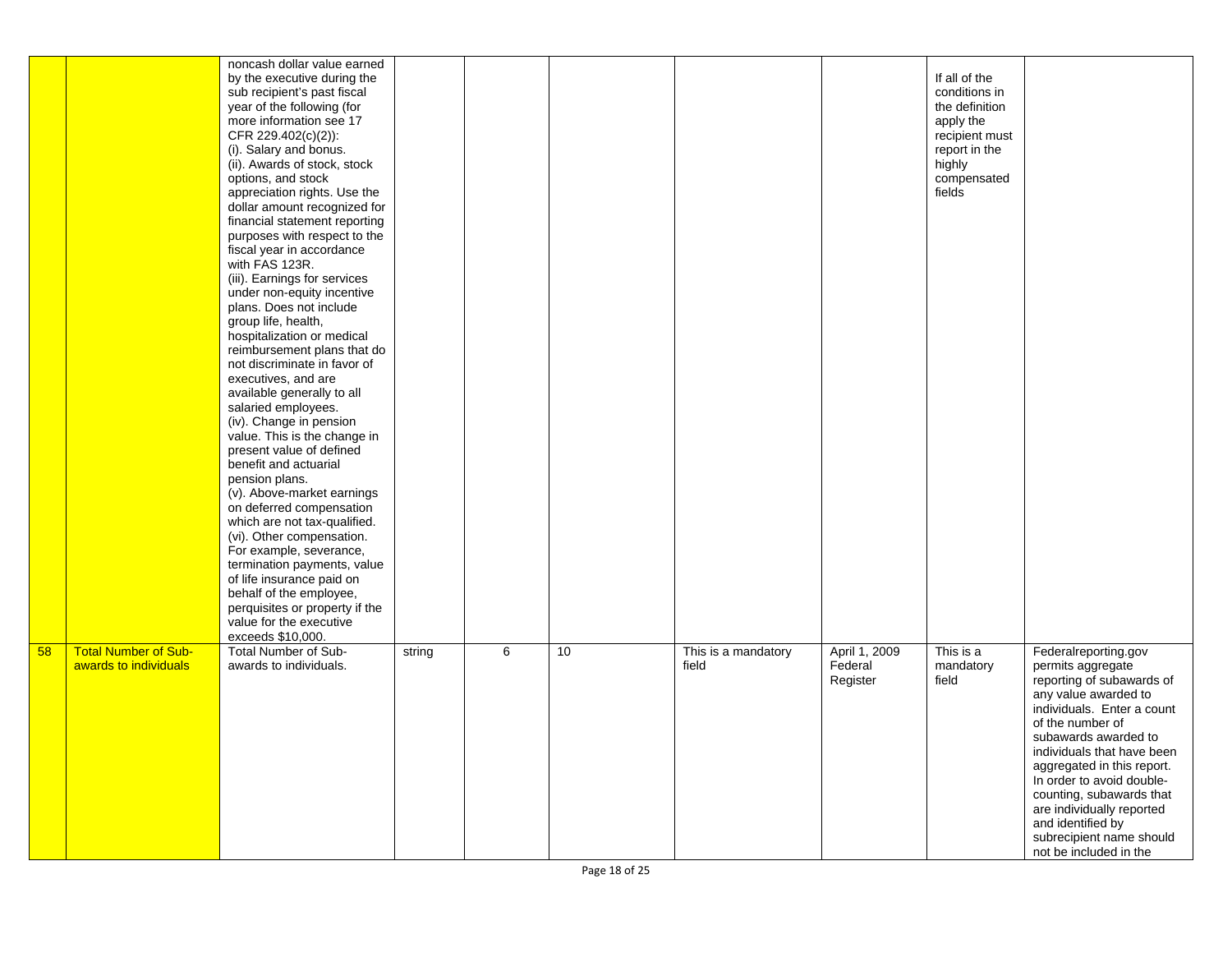|    |                                                                           |                                                                                                                                                                                        |                                            |      |           |                                                                                                                               |                                      |                                                         | aggregate count.                                                                                                                                                                                                                                                                                                                                                                                                                          |
|----|---------------------------------------------------------------------------|----------------------------------------------------------------------------------------------------------------------------------------------------------------------------------------|--------------------------------------------|------|-----------|-------------------------------------------------------------------------------------------------------------------------------|--------------------------------------|---------------------------------------------------------|-------------------------------------------------------------------------------------------------------------------------------------------------------------------------------------------------------------------------------------------------------------------------------------------------------------------------------------------------------------------------------------------------------------------------------------------|
|    |                                                                           |                                                                                                                                                                                        |                                            |      |           |                                                                                                                               |                                      |                                                         |                                                                                                                                                                                                                                                                                                                                                                                                                                           |
| 59 | <b>Total Amount of Sub-</b><br>awards to individuals                      | <b>Total Amount of Sub-awards</b><br>to individuals. Amounts<br>reported are cumulative for<br>the award.                                                                              | Currency<br>(Dollar<br>value -<br>numeric) | 18,2 | 240000.01 | This is a mandatory<br>field                                                                                                  | April 1, 2009<br>Federal<br>Register | This is a<br>mandatory<br>field                         | Federalreporting.gov<br>permits aggregate<br>reporting of subawards of<br>any value awarded to<br>individuals. Enter a sum of<br>dollars awarded to<br>individuals that have been<br>aggregated in this report.<br>In order to avoid double-<br>counting, subawards that<br>are individually reported<br>and identified by<br>subrecipient name should<br>not be included in the<br>aggregate sum.                                        |
| 60 | <b>Total Number of</b><br>payments to vendors<br>less than \$25,000/award | <b>Total Number of payments</b><br>by the prime recipient to<br>vendors less than<br>\$25,000/award.                                                                                   | string                                     | 6    | 10        | This is a mandatory<br>field                                                                                                  | April 1, 2009<br>Federal<br>Register | This is a<br>mandatory<br>field for grants<br>and loans | Federalreporting.gov<br>permits aggregate<br>reporting of awards to<br>vendors valued at less<br>than \$25,000. Enter a<br>count of the number of<br>awards to vendors valued<br>at less than \$25,000 that<br>have been aggregated in<br>this report. In order to<br>avoid double-counting,<br>awards to vendors that are<br>individually reported and<br>identified by vendor name<br>should not be included in<br>the aggregate count. |
| 61 | <b>Total Amount of</b><br>payments to vendors<br>less than \$25,000/award | <b>Total Amount of payments</b><br>by the prime recipient to<br>vendors less than<br>\$25,000/award for the<br>reporting quarter. Amounts<br>reported are cumulative for<br>the award. | Currency<br>(Dollar<br>value -<br>numeric) | 18,2 | 20000.01  | No single Sub-award<br>can exceed \$24.999 or<br>must be submitted<br>individually in the<br>vendor Section of the<br>report. | April 1, 2009<br>Federal<br>Register | This is a<br>mandatory<br>field for grants<br>and loans | Federalreporting.gov<br>permits aggregate<br>reporting of awards to<br>vendors valued at less<br>than \$25,000. Enter a sum<br>of dollars of awards to<br>vendors valued at less<br>than \$25,000. In order to<br>avoid double-counting,<br>awards to vendors that are<br>individually reported and<br>identified by vendor name<br>should not be included in<br>the aggregate sum.                                                       |
| 62 | <b>Total Number of Sub-</b><br>awards less than<br>\$25,000/award.        | Total Number of Sub-<br>awards less than<br>\$25,000/award.                                                                                                                            | string                                     | 6    | 10        | This is a mandatory<br>field                                                                                                  | April 1, 2009<br>Federal<br>Register | This is a<br>mandatory<br>field                         | Federalreporting.gov<br>permits aggregate<br>reporting of subawards<br>valued at less than                                                                                                                                                                                                                                                                                                                                                |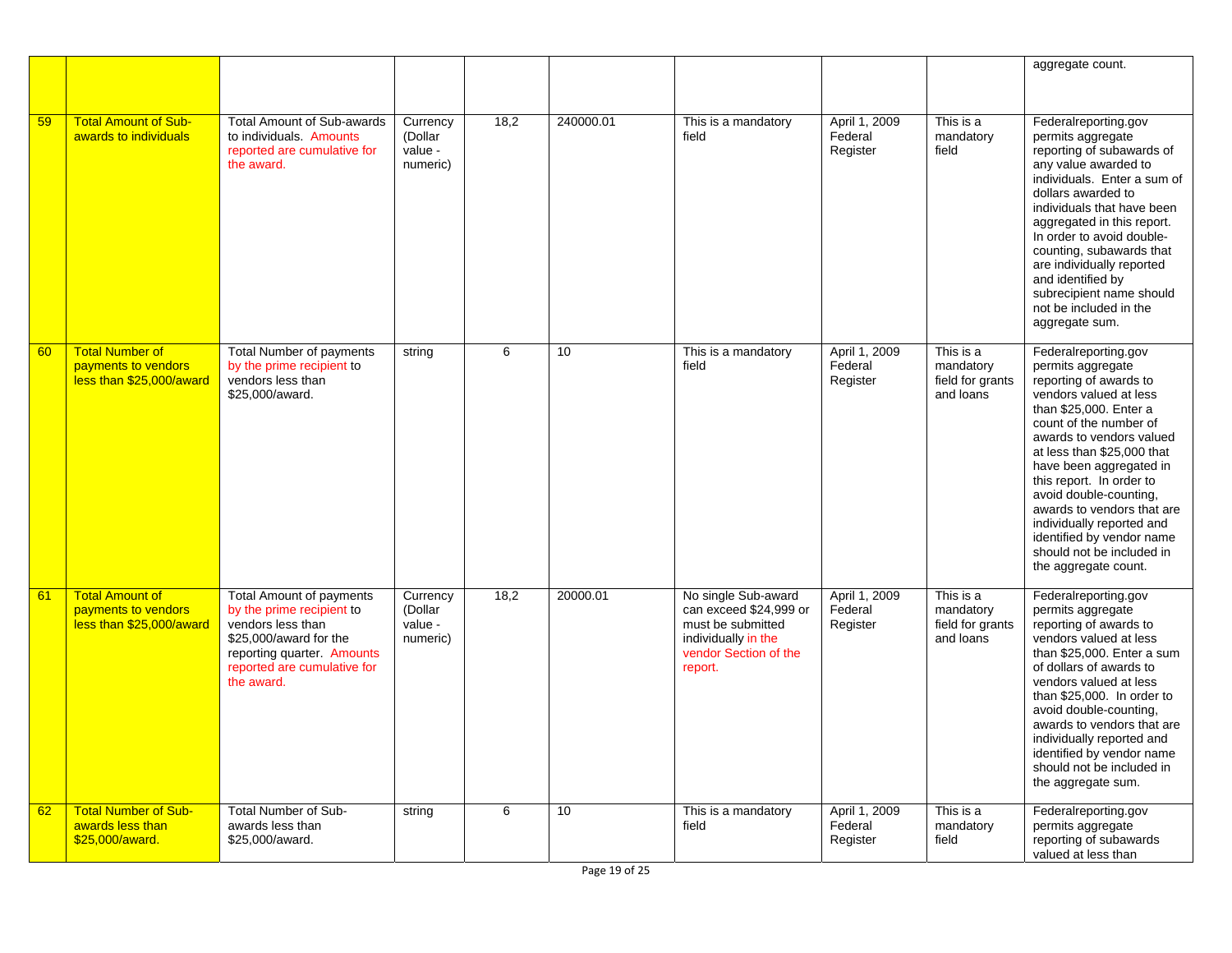|    |                                                                    |                                                                                                                                                 |                                            |      |                                                    |                                                                                                                                  |                                      |                                  | \$25,000. Enter a count of<br>the number of subawards<br>under \$25,000 that have<br>been aggregated in this<br>report. In order to avoid<br>double-counting,<br>subawards that are<br>individually reported and<br>identified by subrecipient<br>name, or included in the<br>aggregate of awards to<br>individuals, should not be<br>included in the aggregate<br>count.                                                         |
|----|--------------------------------------------------------------------|-------------------------------------------------------------------------------------------------------------------------------------------------|--------------------------------------------|------|----------------------------------------------------|----------------------------------------------------------------------------------------------------------------------------------|--------------------------------------|----------------------------------|-----------------------------------------------------------------------------------------------------------------------------------------------------------------------------------------------------------------------------------------------------------------------------------------------------------------------------------------------------------------------------------------------------------------------------------|
| 63 | <b>Total Amount of Sub-</b><br>awards less than<br>\$25,000/award. | <b>Total Amount of Subawards</b><br>less than \$25,000/award for<br>the reporting quarter.<br>Amounts reported are<br>cumulative for the award. | Currency<br>(Dollar<br>value -<br>numeric) | 18,2 | 20000.01                                           | No single Sub-award<br>can exceed \$24,999 or<br>must be submitted<br>individually in the sub<br>recipient Section of<br>report. | April 1, 2009<br>Federal<br>Register | This is a<br>mandatory<br>field  | Federalreporting.gov<br>permits aggregate<br>reporting of subawards<br>valued at less than<br>\$25,000. Enter a sum of<br>dollars of subawards<br>valued at less than<br>\$25,000. In order to avoid<br>double-counting,<br>subawards that are<br>individually reported and<br>identified by subrecipient<br>name, or included in the<br>aggregate of awards to<br>individuals should not be<br>included in the aggregate<br>sum. |
|    | <b>SUB RECIPIENT DATA ELEMENTS</b>                                 |                                                                                                                                                 |                                            |      |                                                    |                                                                                                                                  |                                      |                                  |                                                                                                                                                                                                                                                                                                                                                                                                                                   |
| 64 | <b>Sub recipient DUNS</b><br><b>Number</b>                         | The sub recipient<br>organization's 9- digit Data<br>Universal Numbering System<br>(DUNS) number                                                | string                                     | 9    | 123456789                                          | 9digit DUNS# is<br>mandatory                                                                                                     | April 1, 2009<br>Federal<br>Register | This is a<br>mandatory<br>field. |                                                                                                                                                                                                                                                                                                                                                                                                                                   |
| 65 | <b>Subaward Number</b>                                             | Subaward Number or Other<br>Identifying Number Assigned<br>by the Recipient Entity                                                              | string                                     | 55   | Sub-award number<br>provided by Prime<br>Recipient | Prime Recipient assigns a<br>sub-award number<br>(federally awarded<br>contract, grant, loan) to<br>the Sub Recipient            | April 1, 2009<br>Federal<br>Register | This is a<br>mandatory<br>field. |                                                                                                                                                                                                                                                                                                                                                                                                                                   |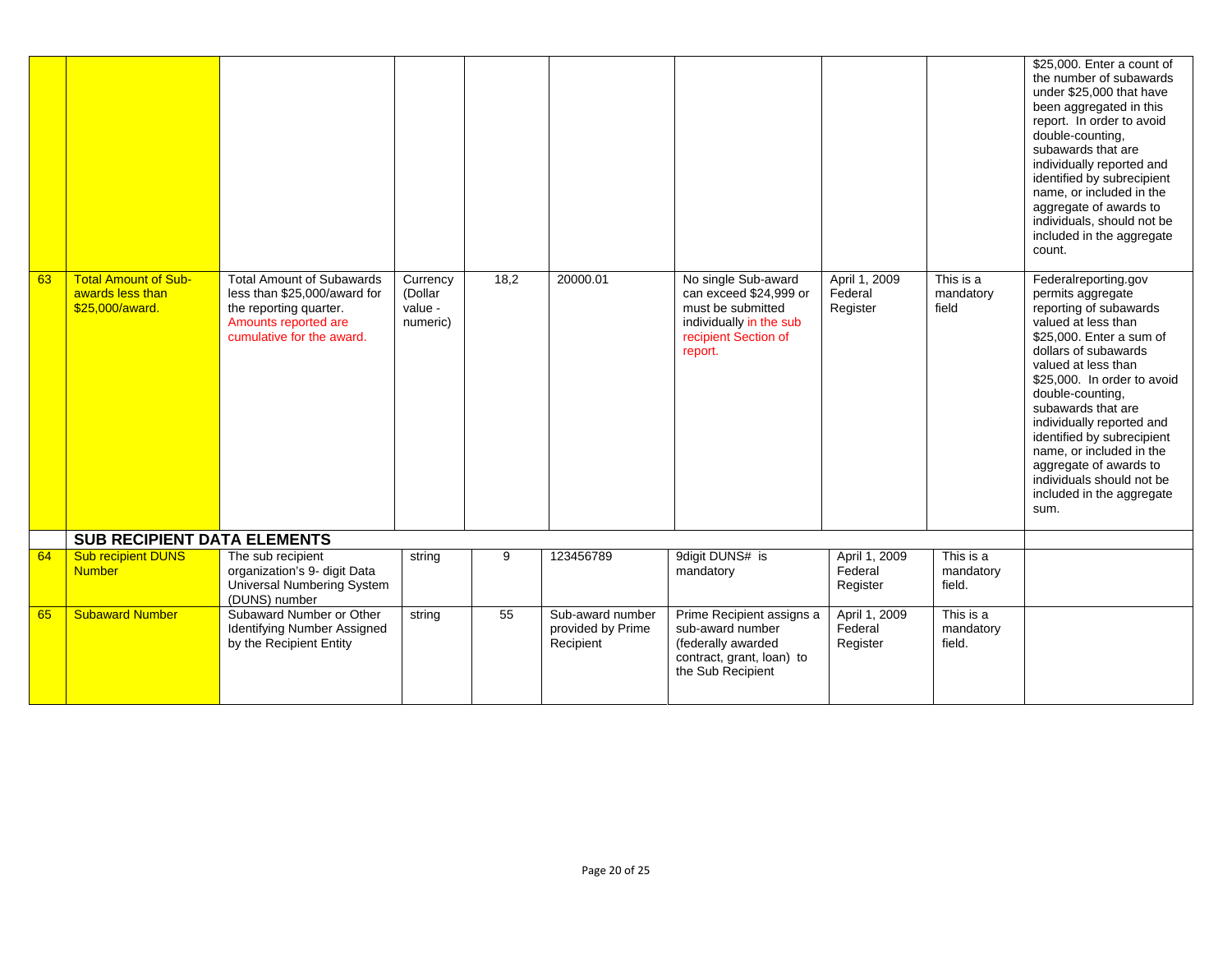| 66 | Sub recipient Legal<br>Name                           | The legal name of sub<br>recipient as registered in<br>CCR or D&B                                                                                                                   | string                                     | 120            | This field is<br>inferred; obtained<br>through CCR or<br>D&B.    | The System will pull this<br>information from CCR or<br>D&B | April 1, 2009<br>Federal<br>Register | Data<br>Populated<br>from details<br>found in | This field will be auto-<br>populated by<br>FederalReporting.gov. |
|----|-------------------------------------------------------|-------------------------------------------------------------------------------------------------------------------------------------------------------------------------------------|--------------------------------------------|----------------|------------------------------------------------------------------|-------------------------------------------------------------|--------------------------------------|-----------------------------------------------|-------------------------------------------------------------------|
| 67 | Sub recipient DBA<br><b>Name</b>                      | The Doing-Business-As<br>(DBA) name of sub recipient<br>as registered in CCR or D&B                                                                                                 | string                                     | 120            |                                                                  |                                                             |                                      | CCR or D&B<br>through the<br>DUNS# look-      | This field will be auto-<br>populated by<br>FederalReporting.gov. |
| 68 | Sub recipient Address 1                               | Sub recipient Location.<br>Physical location as listed in<br>the Central Contractor                                                                                                 | string                                     | 55             |                                                                  |                                                             |                                      | up                                            | This field will be auto-<br>populated by<br>FederalReporting.gov. |
| 69 | Sub recipient Address 2                               | Registration.                                                                                                                                                                       | string                                     | 55             |                                                                  |                                                             |                                      |                                               |                                                                   |
| 70 | Sub recipient Address 3                               |                                                                                                                                                                                     | string                                     | 55             |                                                                  |                                                             |                                      |                                               |                                                                   |
| 71 | Sub recipient City                                    |                                                                                                                                                                                     | string                                     | 35             |                                                                  |                                                             |                                      |                                               |                                                                   |
| 72 | Sub recipient State                                   |                                                                                                                                                                                     | string                                     | $\overline{2}$ |                                                                  |                                                             |                                      |                                               |                                                                   |
| 73 | Sub recipient Zip+4                                   |                                                                                                                                                                                     | string                                     | 9              |                                                                  |                                                             |                                      |                                               |                                                                   |
| 74 | Sub recipient Country                                 |                                                                                                                                                                                     | string                                     | 3              |                                                                  |                                                             |                                      |                                               |                                                                   |
| 75 | <b>Sub recipient</b><br><b>Congressional District</b> |                                                                                                                                                                                     | string                                     | $\overline{2}$ | 51                                                               | This field is mandatory                                     | April 1, 2009<br>Federal<br>Register | This is a<br>mandatory<br>field               |                                                                   |
| 76 | Sub recipient Type                                    | This data element is inferred<br>from CCR. The field inferred<br>is "Business Type" in CCR.                                                                                         | string                                     | 300            | 2F - U.S. State<br>Government<br>M8 - Educational<br>Institution | The System will pull this<br>field from CCR                 | April 1, 2009<br>Federal<br>Register | <b>Fixed list</b><br>from CCR                 | This field will be auto-<br>populated by<br>FederalReporting.gov. |
| 77 | Amount of Subaward <sup>3</sup>                       | The anticipated total amount<br>of funds to be disbursed to<br>the sub-awardee over the life<br>of the award.<br>For Federally Awarded<br>Contracts: Total amount of<br>subcontract | Currency<br>(Dollar<br>value -<br>numeric) | 18,2           | 200000.01                                                        | Subawards over<br>\$25,000.                                 | April 1, 2009<br>Federal<br>Register | This is a<br>mandatory<br>field               |                                                                   |
| 78 | <b>Total Subaward Funds</b><br><b>Disbursed</b>       | Amount of Subaward<br>Disbursed. The cumulative<br>amount of cash disbursed to<br>the sub-awardee as of the<br>reporting period end date.                                           | Currency<br>(Dollar<br>value -<br>numeric) | 18,2           | 200000.01                                                        |                                                             | April 1, 2009<br>Federal<br>Register | This field is<br>mandatory                    |                                                                   |

 $3$  Per revised OMB guidance received on October 4, 2010, the Amount of Sub-award field was revised to eliminate any updates to the subaward field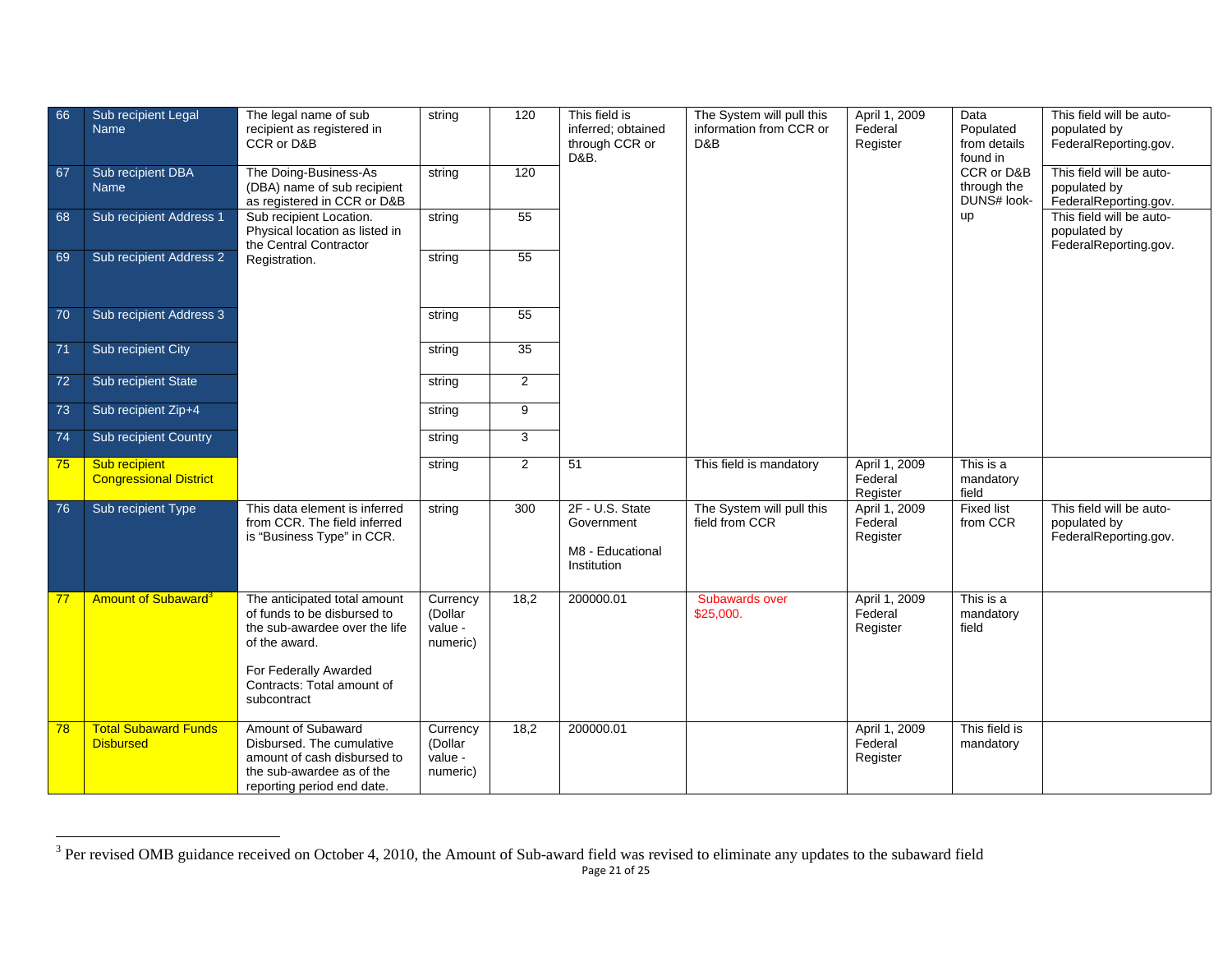| 79 | <b>Subaward Date</b>                                                                     | Subaward Date. The date the<br>Subaward was signed<br>(mm/dd/yyyy).                                                                                                                                                                                                                                                                                                                                                                                                                                                                                                                                                                | Date<br>(YYYYM<br>MDD) | 8              | 20091212        | The date is found on the<br>sub-award document                 | April 1, 2009<br>Federal<br>Register           | This field is<br>mandatory                                                                                                                                            |  |
|----|------------------------------------------------------------------------------------------|------------------------------------------------------------------------------------------------------------------------------------------------------------------------------------------------------------------------------------------------------------------------------------------------------------------------------------------------------------------------------------------------------------------------------------------------------------------------------------------------------------------------------------------------------------------------------------------------------------------------------------|------------------------|----------------|-----------------|----------------------------------------------------------------|------------------------------------------------|-----------------------------------------------------------------------------------------------------------------------------------------------------------------------|--|
|    |                                                                                          |                                                                                                                                                                                                                                                                                                                                                                                                                                                                                                                                                                                                                                    |                        |                |                 |                                                                |                                                |                                                                                                                                                                       |  |
| 80 | <b>Sub recipient Primary</b><br><b>Place of Performance -</b><br><b>Street Address 1</b> | Sub recipient Place of<br>Performance (city, state,<br>congressional district, and<br>country). The physical                                                                                                                                                                                                                                                                                                                                                                                                                                                                                                                       | string                 | 55             |                 | This field is optional.                                        |                                                | This field is<br>optional.                                                                                                                                            |  |
| 81 | <b>Sub recipient Primary</b><br>Place of Performance -<br><b>Street Address 2</b>        | location of primary place of<br>performance.                                                                                                                                                                                                                                                                                                                                                                                                                                                                                                                                                                                       | string                 | 55             |                 | This field is optional                                         |                                                | This field is<br>optional                                                                                                                                             |  |
| 82 | Sub recipient Place of<br>Performance - State                                            |                                                                                                                                                                                                                                                                                                                                                                                                                                                                                                                                                                                                                                    | string                 | $\overline{2}$ | MD              |                                                                | April 1, 2009<br>Federal<br>Register           | This field is<br>mandatory                                                                                                                                            |  |
| 83 | Sub recipient Place of<br><b>Performance - Country</b>                                   |                                                                                                                                                                                                                                                                                                                                                                                                                                                                                                                                                                                                                                    | string                 | $\overline{2}$ | $\overline{US}$ | This field is mandatory<br>This is the 2 letter alpha<br>code. | Transparency<br>Act Guidance<br>March 30, 2007 | This field is<br>mandatory                                                                                                                                            |  |
| 84 | Sub recipient Place of<br>Performance - Zip Code<br>$+4$                                 |                                                                                                                                                                                                                                                                                                                                                                                                                                                                                                                                                                                                                                    | string                 | 9              | 220334902       |                                                                |                                                | This field is<br>mandatory                                                                                                                                            |  |
| 85 | Sub recipient Place of<br>Performance - City                                             |                                                                                                                                                                                                                                                                                                                                                                                                                                                                                                                                                                                                                                    | string                 | 35             | Rockville       |                                                                |                                                | This field is<br>mandatory                                                                                                                                            |  |
| 86 | Sub recipient Place of<br>Performance -<br><b>Congressional District</b>                 |                                                                                                                                                                                                                                                                                                                                                                                                                                                                                                                                                                                                                                    | string                 | $\overline{2}$ | 8               | This field is mandatory                                        |                                                | This field is<br>mandatory                                                                                                                                            |  |
| 87 | <b>Sub Recipient indication</b><br>of reporting applicability                            | Names and total<br>compensation of each of the<br>five most highly compensated<br>officers of the sub recipient<br>for the calendar year in which<br>the awarded is awarded if-<br>(i) In the sub recipient's<br>preceding fiscal year, the sub<br>recipient received-<br>(A) 80 percent or more of its<br>annual gross revenues from<br>Federal contracts (and<br>subcontracts), loans, grants<br>(and subgrants) and<br>cooperative agreements; and<br>(B) \$25,000,000 or more in<br>annual gross revenues from<br>Federal contracts (and<br>subcontracts), loans, grants<br>(and subgrants) and<br>cooperative agreements; and | string                 | $\overline{3}$ | Yes             | This is a Yes or No field                                      |                                                | If all of the<br>conditions in<br>the definition<br>apply the<br>recipient or<br>delegated<br>sub recipient<br>must report<br>in the highly<br>compensate<br>d fields |  |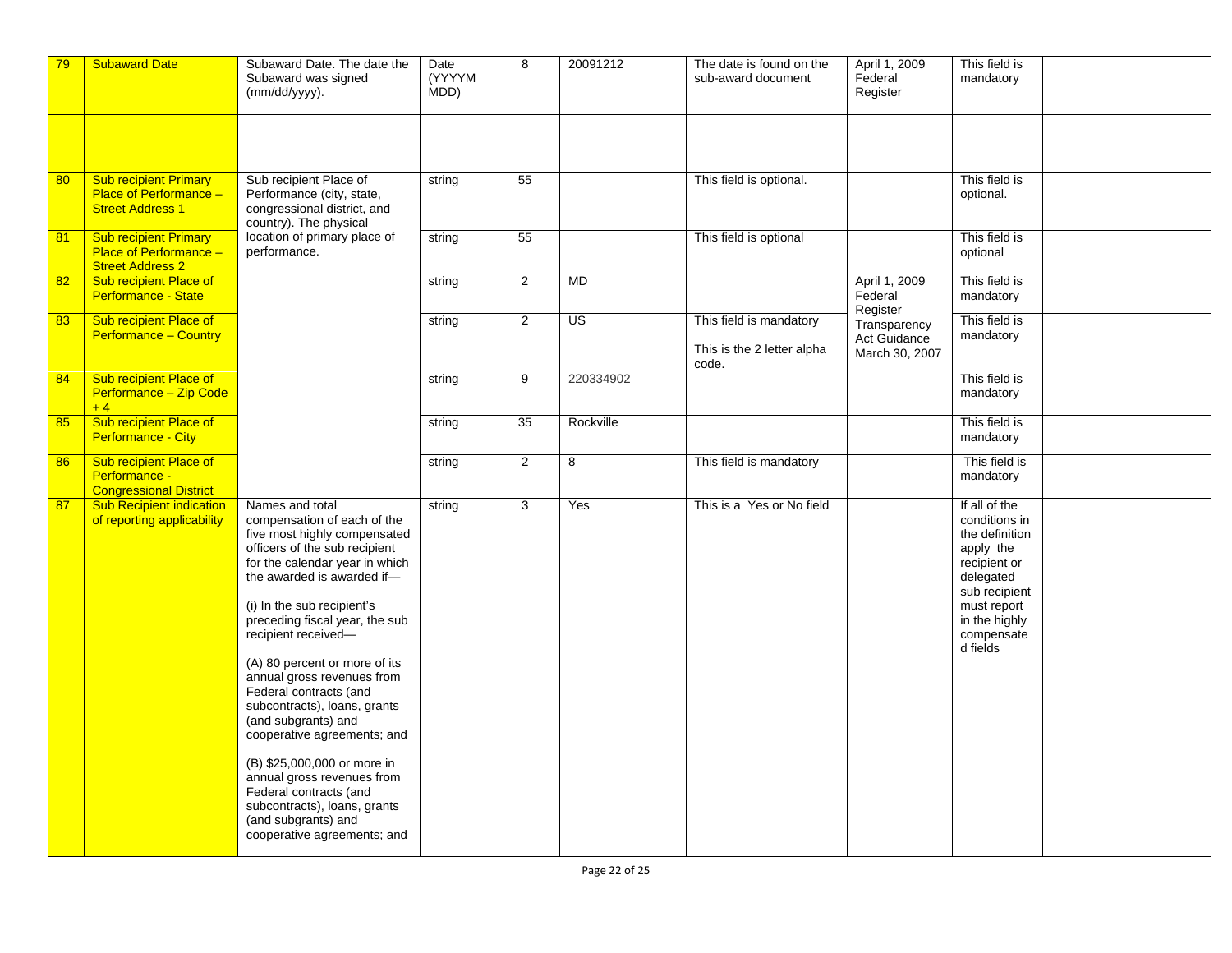|    |                                                           | (ii) The public does not have<br>access to information about<br>the compensation of the<br>senior executives through<br>periodic reports filed under<br>section 13(a) or 15(d) of the<br>Securities Exchange Act of<br>1934 (15 U.S.C. 78m(a),<br>78o(d)) or section 6104 of the<br>Internal Revenue Code of<br>1986.                                                                                                                                                                                                                                                                                                                                                                                                                                                                                                                                                                                                           |                 |    |                                                                     |                                                                                                                       |                                      |                                                                                                                                                                                                                                                                                                              |  |
|----|-----------------------------------------------------------|---------------------------------------------------------------------------------------------------------------------------------------------------------------------------------------------------------------------------------------------------------------------------------------------------------------------------------------------------------------------------------------------------------------------------------------------------------------------------------------------------------------------------------------------------------------------------------------------------------------------------------------------------------------------------------------------------------------------------------------------------------------------------------------------------------------------------------------------------------------------------------------------------------------------------------|-----------------|----|---------------------------------------------------------------------|-----------------------------------------------------------------------------------------------------------------------|--------------------------------------|--------------------------------------------------------------------------------------------------------------------------------------------------------------------------------------------------------------------------------------------------------------------------------------------------------------|--|
| 88 | <b>Sub Recipient Highly</b><br><b>Compensated Name(5)</b> | Names of each of the five<br>most highly compensated<br>officers of the sub recipient<br>for the calendar year in which<br>the award is awarded if-<br>(i) In the sub recipient's<br>preceding fiscal year, the sub<br>recipient received-<br>(A) 80 percent or more of its<br>annual gross revenues from<br>Federal contracts (and<br>subcontracts), loans, grants<br>(and subgrants) and<br>cooperative agreements; and<br>(B) \$25,000,000 or more in<br>annual gross revenues from<br>Federal contracts (and<br>subcontracts), loans, grants<br>(and subgrants) and<br>cooperative agreements; and<br>(ii) The public does not have<br>access to information about<br>the compensation of the<br>senior executives through<br>periodic reports filed under<br>section 13(a) or 15(d) of the<br>Securities Exchange Act of<br>1934 (15 U.S.C. 78m(a),<br>78o(d)) or section 6104 of the<br>Internal Revenue Code of<br>1986. | string<br>array | 55 | Tom Jones<br>John Doe<br>Mary Smith<br>Ivana B. Rich<br>Amanda King | This is a conditional field<br>based on the sub<br>recipient indication of<br>reporting applicability<br>data element | April 1, 2009<br>Federal<br>Register | This is a<br>conditional<br>field based<br>on the "Sub<br>Recipient<br>indication of<br>reporting<br>applicability"<br>data element<br>If all of the<br>conditions in<br>the definition<br>apply the<br>recipient or<br>delegated<br>sub recipient<br>must report<br>in the highly<br>compensate<br>d fields |  |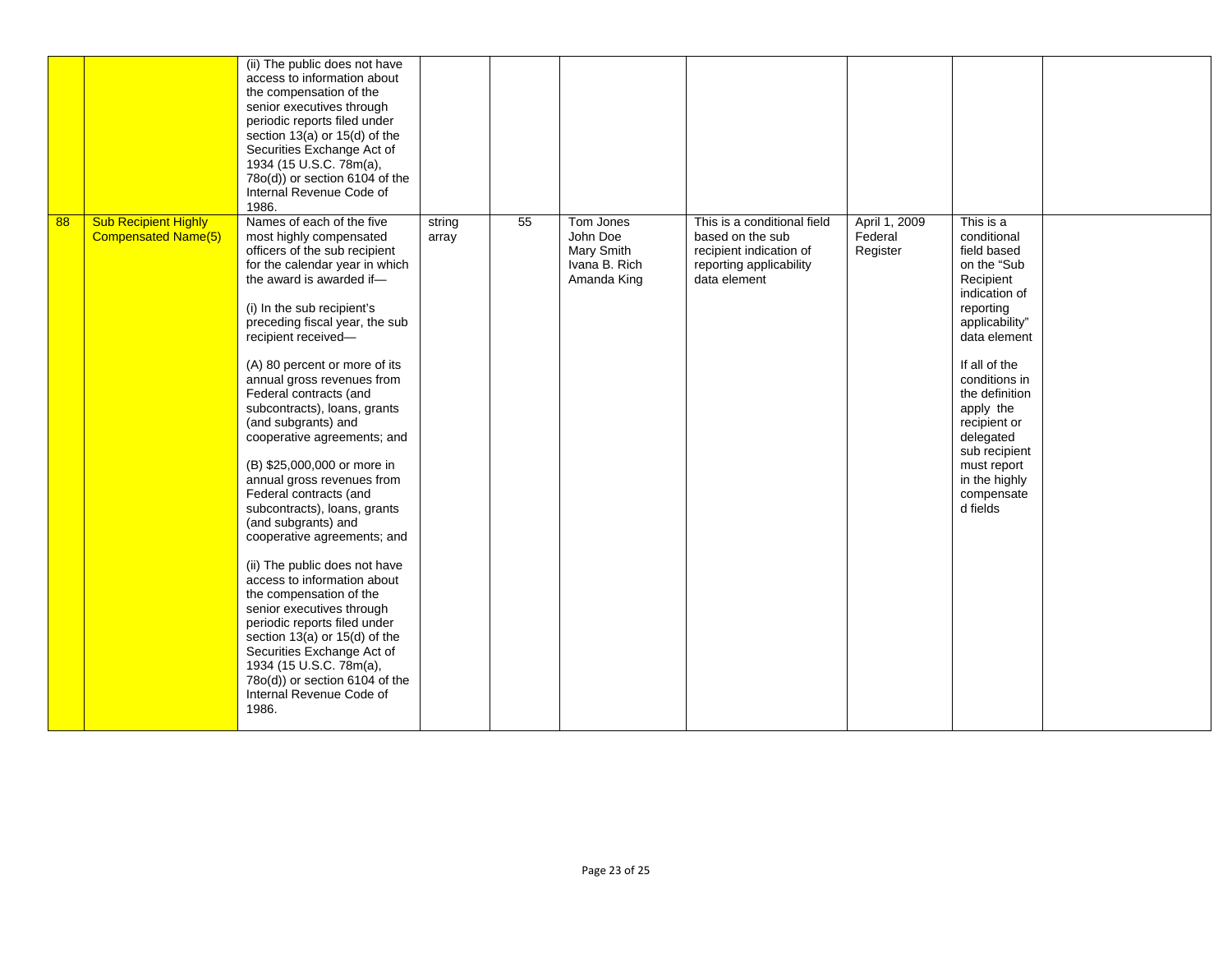| 89 | <b>Sub Recipient Highly</b><br>Compensated | For the five most highly<br>compensated officers of the       | Currency<br>Array | 18,2 | 100000.01 | This is a conditional field<br>based on the sub | April 1, 2009<br>Federal | This is a<br>conditional |  |
|----|--------------------------------------------|---------------------------------------------------------------|-------------------|------|-----------|-------------------------------------------------|--------------------------|--------------------------|--|
|    | Compensation(5)                            | sub recipient: total                                          | (Dollar           |      |           | recipient indication of                         | Register                 | field based              |  |
|    | (Conditional)                              | compensation                                                  | value -           |      |           | reporting applicability                         |                          | on the "Sub              |  |
|    |                                            | For Grants and Loans:                                         | numeric)          |      |           | data element.                                   |                          | Recipient                |  |
|    |                                            | "Total compensation" means                                    |                   |      |           |                                                 |                          | indication of            |  |
|    |                                            | the cash and noncash dollar                                   |                   |      |           |                                                 |                          | reporting                |  |
|    |                                            | value earned by the                                           |                   |      |           |                                                 |                          | applicability"           |  |
|    |                                            | executive during the sub                                      |                   |      |           |                                                 |                          | data element             |  |
|    |                                            | recipient's past fiscal year of                               |                   |      |           |                                                 |                          |                          |  |
|    |                                            | the following (for more                                       |                   |      |           |                                                 |                          | If all of the            |  |
|    |                                            | information see 17 CFR                                        |                   |      |           |                                                 |                          | conditions in            |  |
|    |                                            | 229.402(c)(2)):                                               |                   |      | 500000.01 |                                                 |                          | the definition           |  |
|    |                                            | (i). Salary and bonus.                                        |                   |      | 400000.01 |                                                 |                          | apply the                |  |
|    |                                            | (ii). Awards of stock, stock                                  |                   |      |           |                                                 |                          | recipient                |  |
|    |                                            | options, and stock                                            |                   |      | 350000.01 |                                                 |                          | must report              |  |
|    |                                            | appreciation rights. Use the                                  |                   |      |           |                                                 |                          | in the highly            |  |
|    |                                            | dollar amount recognized for                                  |                   |      |           |                                                 |                          | compensate               |  |
|    |                                            | financial statement reporting                                 |                   |      | 700000.01 |                                                 |                          | d fields                 |  |
|    |                                            | purposes with respect to the                                  |                   |      |           |                                                 |                          |                          |  |
|    |                                            | fiscal year in accordance with                                |                   |      |           |                                                 |                          |                          |  |
|    |                                            | FAS 123R.                                                     |                   |      |           |                                                 |                          |                          |  |
|    |                                            | (iii). Earnings for services                                  |                   |      |           |                                                 |                          |                          |  |
|    |                                            | under non-equity incentive                                    |                   |      |           |                                                 |                          |                          |  |
|    |                                            | plans. Does not include                                       |                   |      |           |                                                 |                          |                          |  |
|    |                                            | group life, health,                                           |                   |      |           |                                                 |                          |                          |  |
|    |                                            | hospitalization or medical                                    |                   |      |           |                                                 |                          |                          |  |
|    |                                            | reimbursement plans that do                                   |                   |      |           |                                                 |                          |                          |  |
|    |                                            | not discriminate in favor of                                  |                   |      |           |                                                 |                          |                          |  |
|    |                                            | executives, and are available                                 |                   |      |           |                                                 |                          |                          |  |
|    |                                            | generally to all salaried                                     |                   |      |           |                                                 |                          |                          |  |
|    |                                            | employees.                                                    |                   |      |           |                                                 |                          |                          |  |
|    |                                            | (iv). Change in pension value.                                |                   |      |           |                                                 |                          |                          |  |
|    |                                            | This is the change in present<br>value of defined benefit and |                   |      |           |                                                 |                          |                          |  |
|    |                                            |                                                               |                   |      |           |                                                 |                          |                          |  |
|    |                                            | actuarial pension plans.<br>(v). Above-market earnings        |                   |      |           |                                                 |                          |                          |  |
|    |                                            | on deferred compensation                                      |                   |      |           |                                                 |                          |                          |  |
|    |                                            | which are not tax-qualified.                                  |                   |      |           |                                                 |                          |                          |  |
|    |                                            | (vi). Other compensation. For                                 |                   |      |           |                                                 |                          |                          |  |
|    |                                            | example, severance,                                           |                   |      |           |                                                 |                          |                          |  |
|    |                                            | termination payments, value                                   |                   |      |           |                                                 |                          |                          |  |
|    |                                            | of life insurance paid on                                     |                   |      |           |                                                 |                          |                          |  |
|    |                                            | behalf of the employee,                                       |                   |      |           |                                                 |                          |                          |  |
|    |                                            | perquisites or property if the                                |                   |      |           |                                                 |                          |                          |  |
|    |                                            | value for the executive                                       |                   |      |           |                                                 |                          |                          |  |
|    |                                            | exceeds \$10,000.                                             |                   |      |           |                                                 |                          |                          |  |
|    |                                            |                                                               |                   |      |           |                                                 |                          |                          |  |
|    |                                            |                                                               |                   |      |           |                                                 |                          |                          |  |
|    |                                            |                                                               |                   |      |           |                                                 |                          |                          |  |